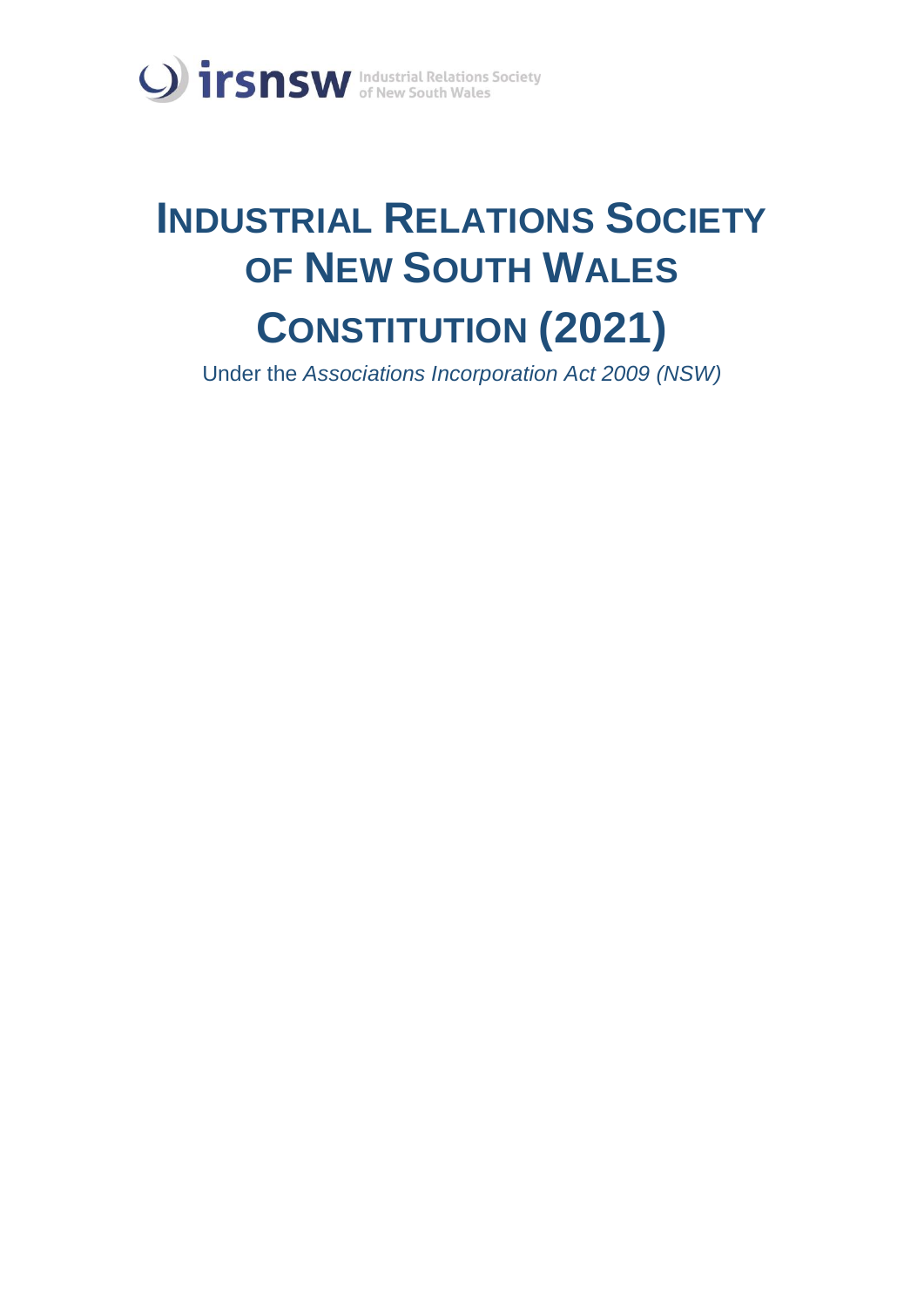

# **Contents**

| Part 1                                                                  |  |  |
|-------------------------------------------------------------------------|--|--|
| $\mathbf{1}$                                                            |  |  |
| 1A                                                                      |  |  |
|                                                                         |  |  |
|                                                                         |  |  |
| Part 2                                                                  |  |  |
| 2                                                                       |  |  |
| 3                                                                       |  |  |
| $\overline{4}$                                                          |  |  |
| 5                                                                       |  |  |
| 6                                                                       |  |  |
| 7                                                                       |  |  |
| 8                                                                       |  |  |
| 9                                                                       |  |  |
| 10                                                                      |  |  |
| 11<br>12                                                                |  |  |
|                                                                         |  |  |
| Part 3                                                                  |  |  |
| 13                                                                      |  |  |
| 14                                                                      |  |  |
| 15                                                                      |  |  |
| 16                                                                      |  |  |
| 17                                                                      |  |  |
| 18                                                                      |  |  |
| 19                                                                      |  |  |
| 20                                                                      |  |  |
| Appointment of Society members as committee members to constitute<br>21 |  |  |
| 22                                                                      |  |  |
| 23                                                                      |  |  |
| 24                                                                      |  |  |
| Part 4                                                                  |  |  |
| 25                                                                      |  |  |
| 26                                                                      |  |  |
| 27                                                                      |  |  |
| 28                                                                      |  |  |
| 29                                                                      |  |  |
| 30                                                                      |  |  |
| 31                                                                      |  |  |
| 32                                                                      |  |  |
| 33                                                                      |  |  |
| 34                                                                      |  |  |
| 35                                                                      |  |  |
| 36                                                                      |  |  |
| 37                                                                      |  |  |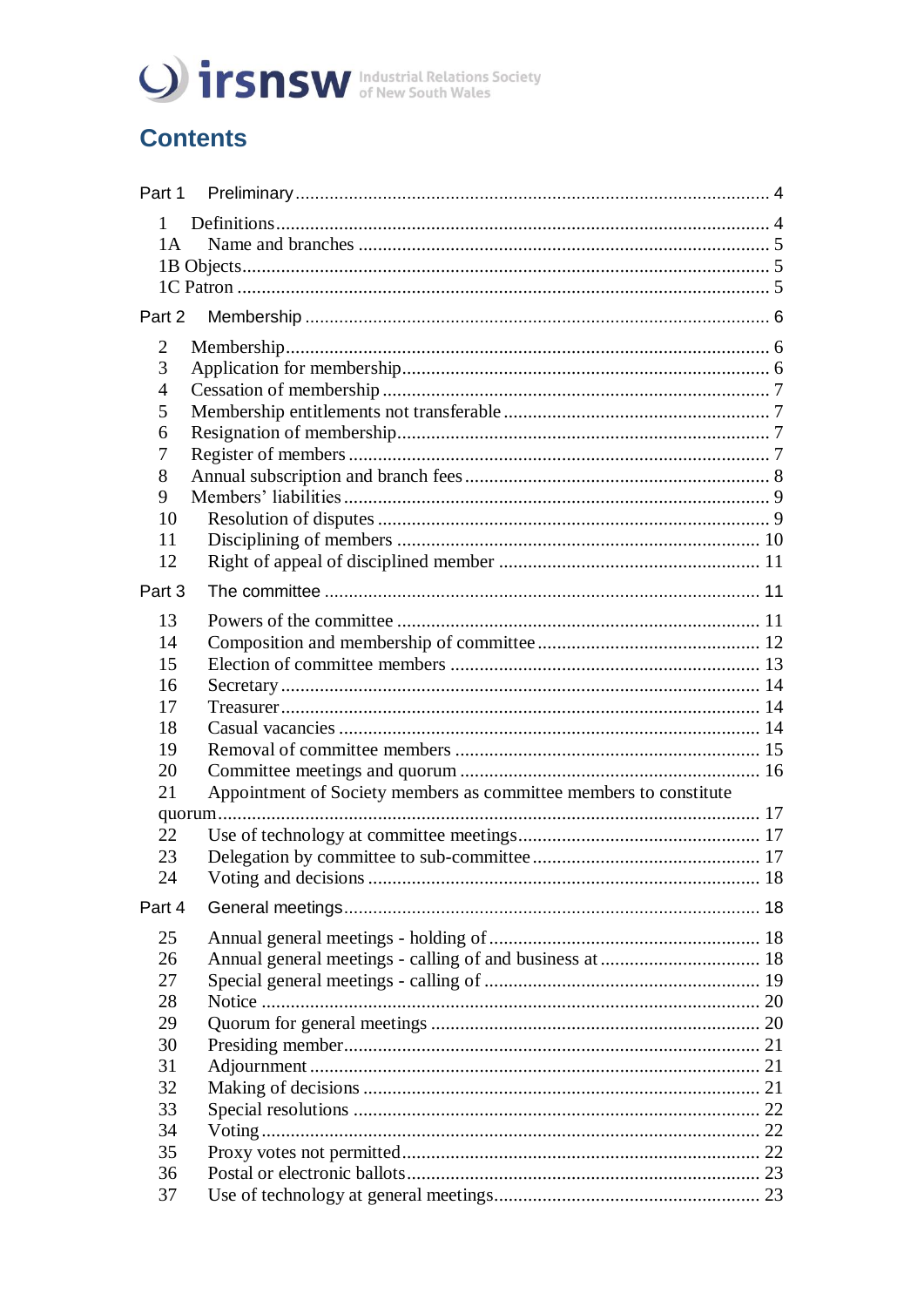

| Part 5 |  |
|--------|--|
| 38     |  |
| 39     |  |
| 40     |  |
| 41     |  |
| 42     |  |
| 43     |  |
| 44     |  |
| 45     |  |
| 46     |  |
| 47     |  |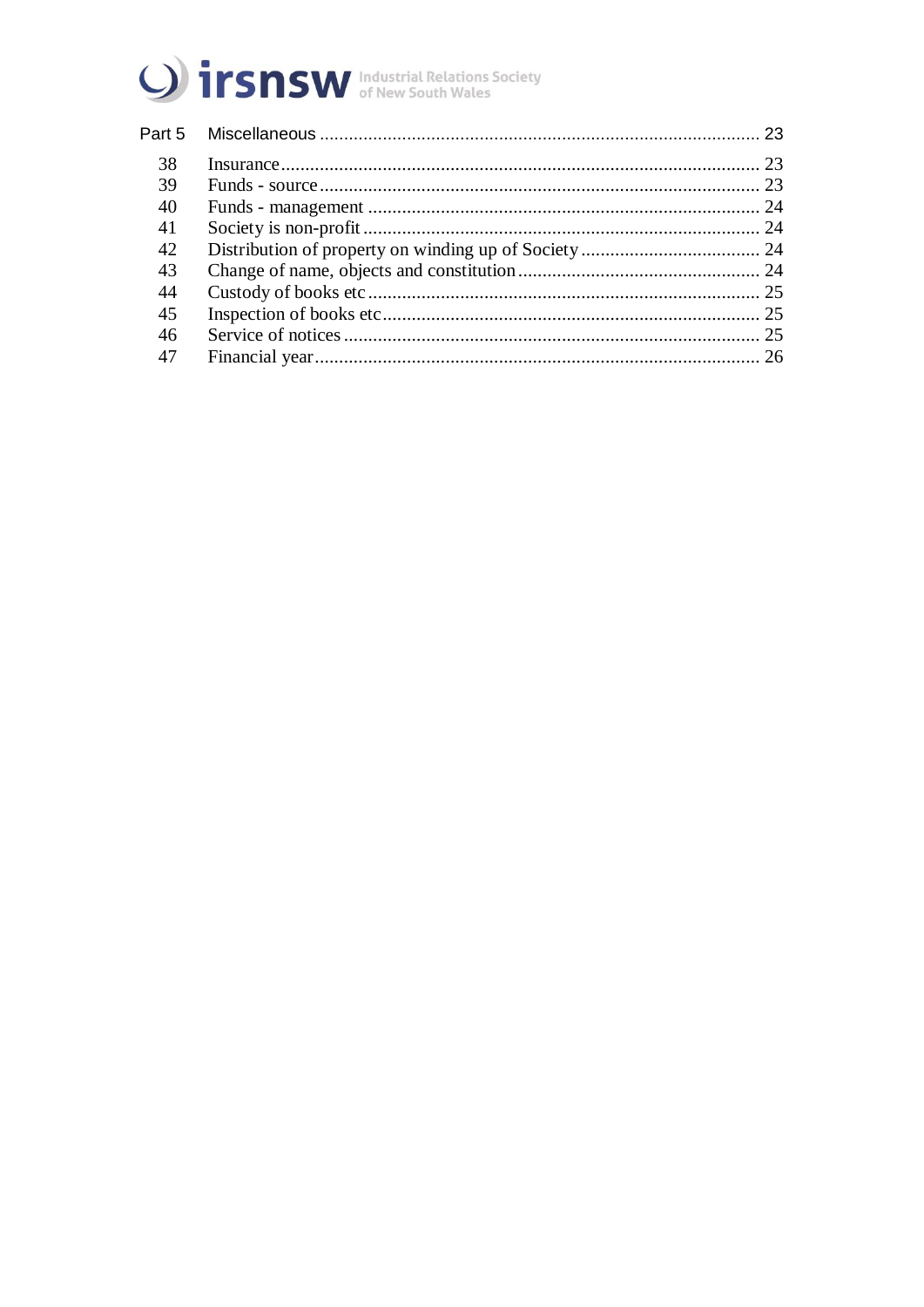# <span id="page-3-0"></span>**Part 1 Preliminary**

## <span id="page-3-1"></span>**1 Definitions**

(1) In this constitution:

*the Act* means the *[Associations Incorporation Act 2009](http://www.legislation.nsw.gov.au/xref/inforce/?xref=Type%3Dact%20AND%20Year%3D2009%20AND%20no%3D7&nohits=y)*.

*Newcastle Branch* means the branch of the Society, the members of which live in or around the cities of Newcastle, Lake Macquarie and the Regions of the Hunter and Manning.

*ordinary committee member* means a member of the committee who is not an office-bearer of the Society.

*relevant fields of practice means* the fields of industrial / labour / workplace / employee relations, human resources and occupational / workplace health and safety.

*the Regulation* means the *[Associations Incorporation Regulation 2016.](http://www.legislation.nsw.gov.au/xref/inforce/?xref=Type%3Dsubordleg%20AND%20Year%3D2010%20AND%20No%3D238&nohits=y)*

*relevant groups means:*

- *management (including employer associations and persons employed principally to provide advice in a relevant field of practice),*
- *the trade unions,*
- *government services (including tribunals and parliament),*
- *the professions (barristers and solicitors),*
- *consultants (being a self-employed persons, or a person engaged by a body corporate as an independent contractor principally to provide advice in a relevant field of practice),*
- *academics in universities/tertiary institutions teaching in relevant fields of practice, and*
- *students in universities/tertiary institutions studying in relevant fields of practice.*

#### *secretary* means:

- (a) the person holding office under this constitution as secretary of the Society, or
- (b) if no person holds that office the public officer of the Society.

*Society means the Industrial Relations Society of New South Wales.*

*special general meeting* means a general meeting of the Society other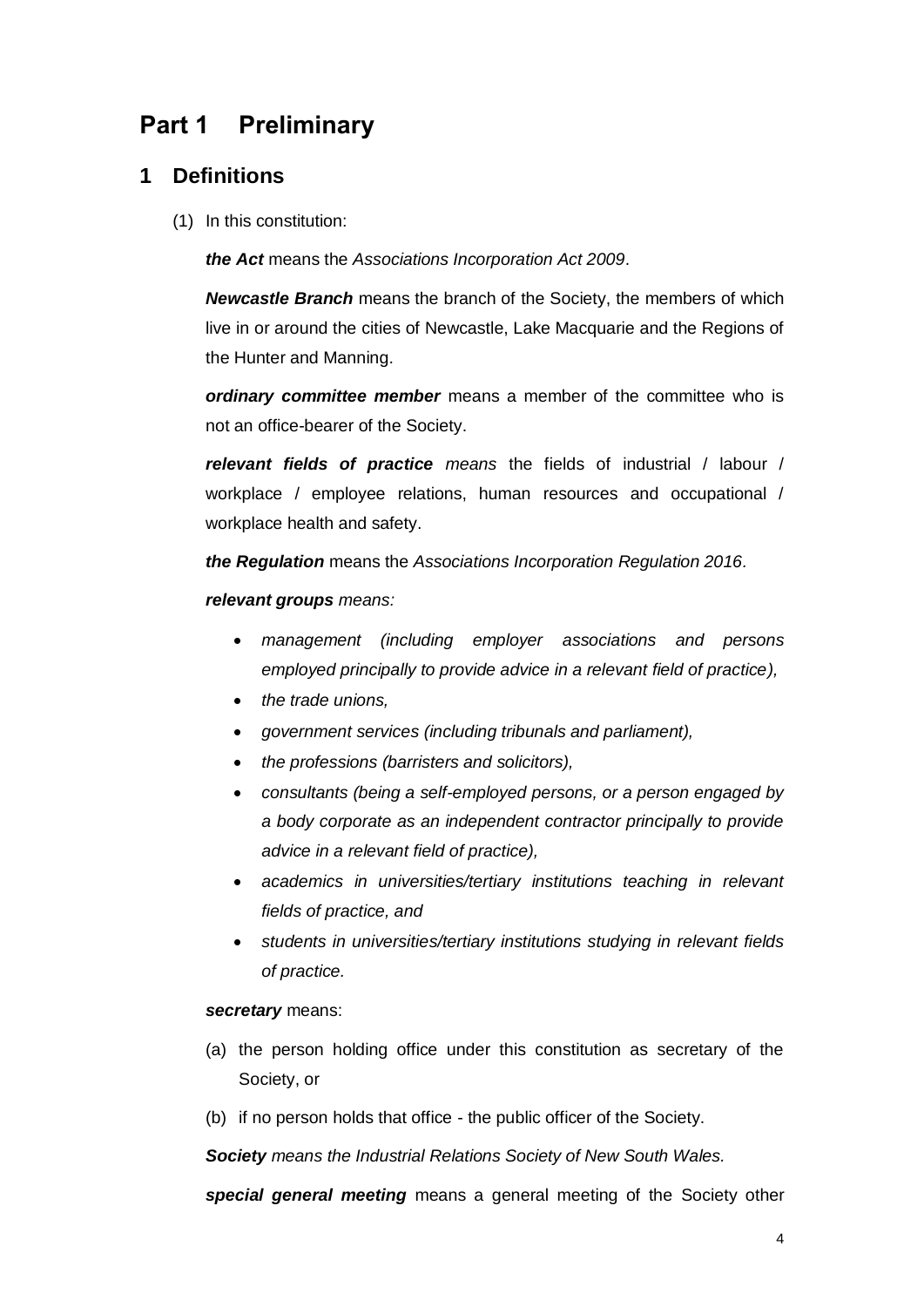than an annual general meeting.

- (2) In this constitution:
	- (a) a reference to a function includes a reference to a power, authority and duty, and
	- (b) a reference to the exercise of a function includes, if the function is a duty, a reference to the performance of the duty.
- (3) The provisions of the *[Interpretation Act 1987](http://www.legislation.nsw.gov.au/xref/inforce/?xref=Type%3Dact%20AND%20Year%3D1987%20AND%20no%3D15&nohits=y)* apply to and in respect of this constitution in the same manner as those provisions would so apply if this constitution were an instrument made under the Act.

## <span id="page-4-0"></span>**1A Name and branches**

- (a) The name of the association shall be the Industrial Relations Society of New South Wales.
- (b) The Society incorporates the Newcastle Branch.
- (c) The Committee may establish other branches of the Society. However:
	- (i) no branch of the Society may be established unless a notice of motion to establish the branch has been given to the Committee at least 14 days before a vote to establish the branch is conducted.
	- (ii) no branch is to be established unless it adequately reflects the interests of the relevant groups. Except that, in exceptional circumstances the Committee may establish a branch when it is not practicable that the branch reflect the interests of the relevant groups.

## <span id="page-4-1"></span>**1B Objects**

The objects of the Society shall be to organise and foster discussion, research, education and publication within relevant fields of practice. The Society must operate independently and be non-partisan. Any Branch of the Society must also fulfil the objects of the Society.

## <span id="page-4-2"></span>**1C Patron**

- (a) At the Annual General Meeting or Special General Meeting the members may elect a patron of the Society who shall not be a member of the Committee. The nomination of a patron of the Society may only be put on the recommendation of the Committee. The appointment as patron shall take effect from the Annual General Meeting and shall continue until the following Annual General Meeting.
- (b) The Newcastle Branch (and any other Branch) may elect its own Patron.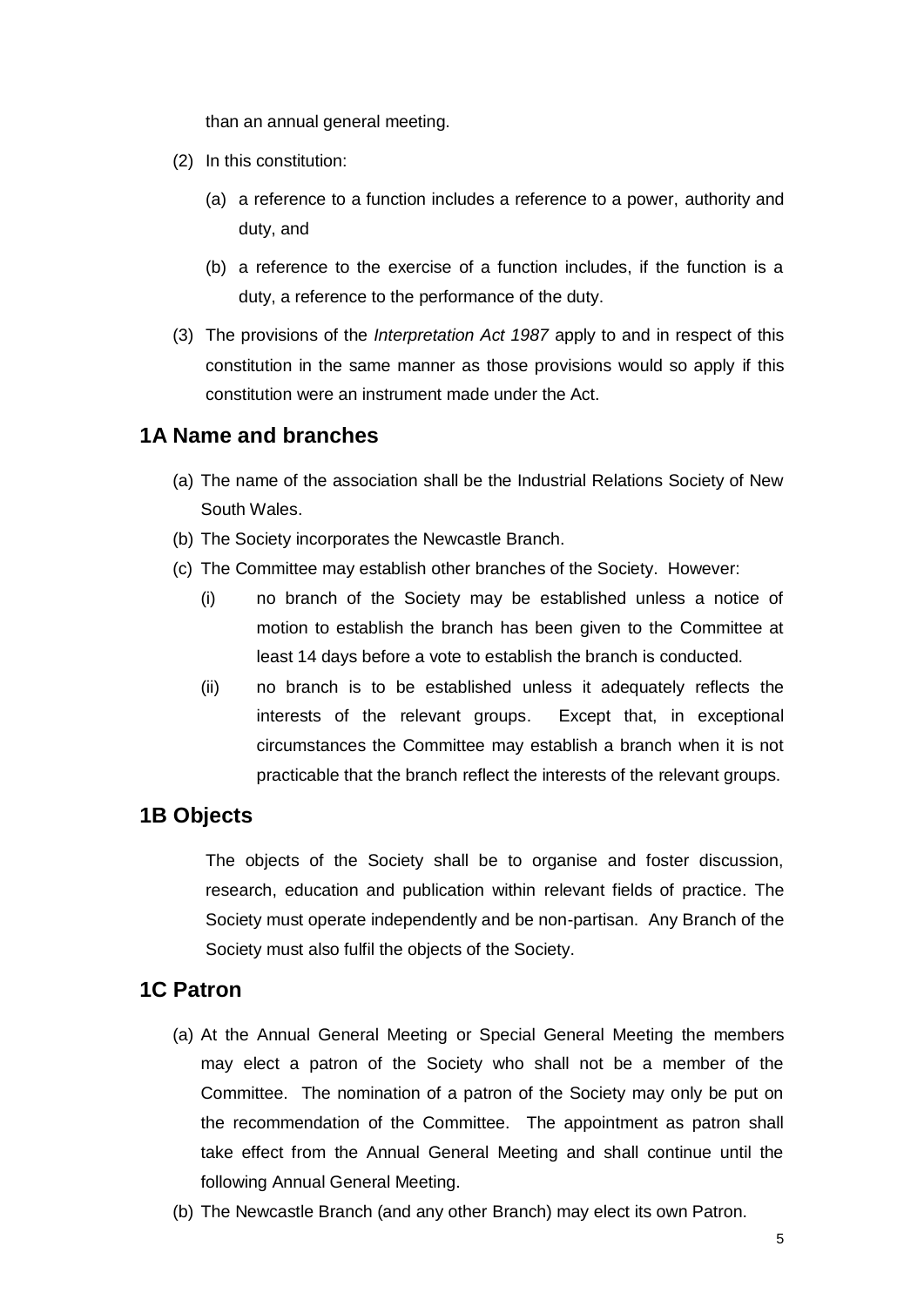# <span id="page-5-0"></span>**Part 2 Membership**

#### <span id="page-5-1"></span>**2 Membership**

- (1) A person is eligible to be a member of the Society if the person is a natural person with an interest in relevant fields of practice.
- (2) Members of the Newcastle Branch (and any other Branch) are members of the Society.
- (3) On payment of the Annual Subscription a natural person becomes a member of the Society and is:
	- (a) entitled to all the benefits and privileges of membership (except if they are a member of a branch), and
	- (b) bound by this constitution.
- (4) Notwithstanding clause 2(1) the Committee may, on such terms and conditions as it thinks fit, also admit to membership of the Society:
	- (a) any student of an academic institution in NSW,
	- (b) any body corporate, partnership, association, institution, organisation or society,
	- (c) any member of the Australian Labour and Employment Relations Society (formerly the Industrial Relations Society of Australia), and
	- (d) any other natural person as an honorary life member of the Society if they have rendered distinguished service to the Society.

## <span id="page-5-2"></span>**3 Application for membership**

- (1) An application by a person for membership of the Society must be:
	- (a) made in writing (including by email or other electronic means, if the committee so determines) in the form determined by the committee,
	- (b) lodged (including by electronic means, if the committee so determines) with the secretary of the Society, and
	- (c) accompanied by the Annual Subscription.
- (2) A person seeking to be a member of the Newcastle Branch (or any other branch) must indicate their desire to do so when completing and renewing their membership or upon election at any other time. The Secretary of the Society must (on an annual basis and when reasonably requested to do so)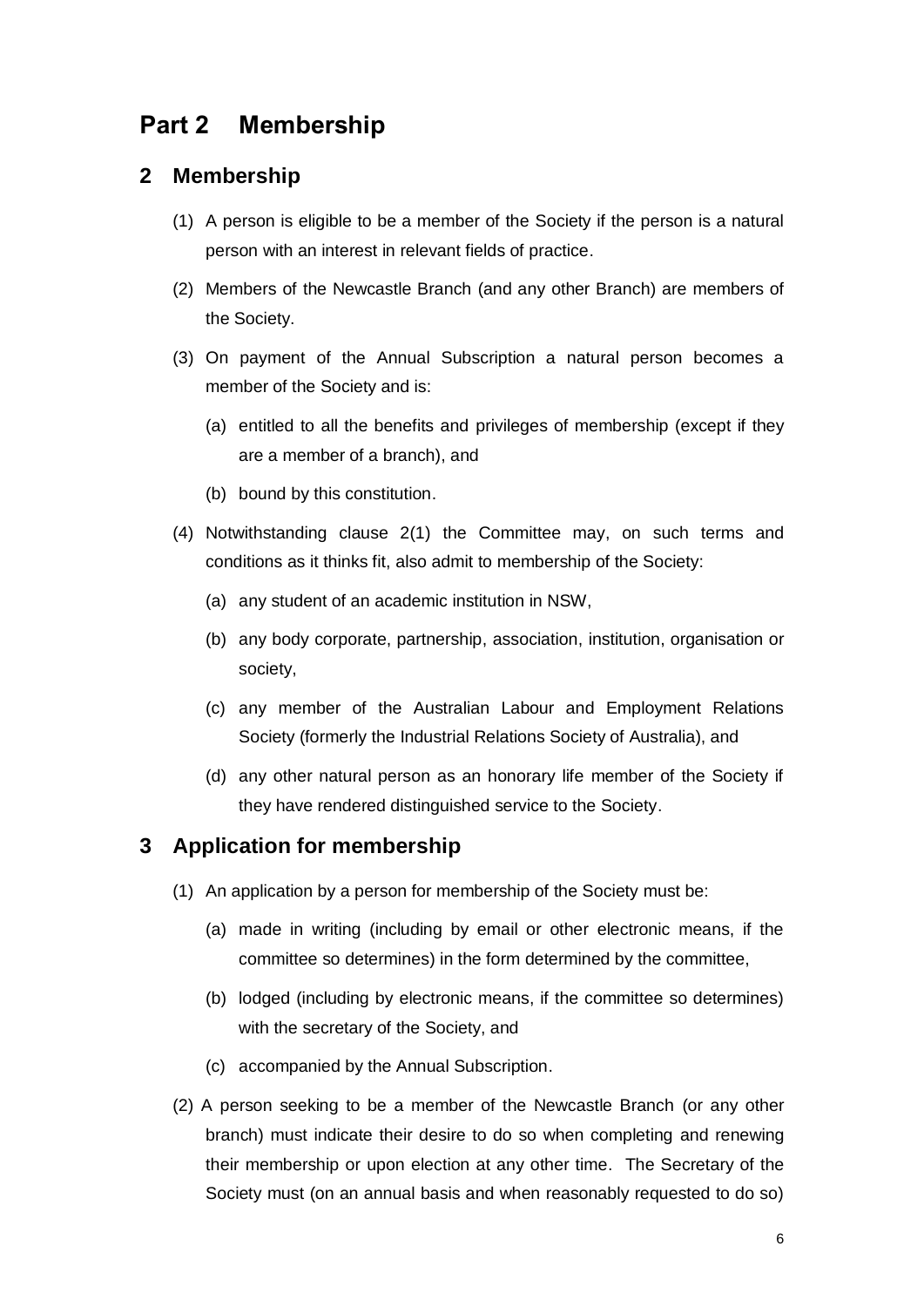provide the Secretary of any branch with a list of the members who have elected to be a member of the branch.

## <span id="page-6-0"></span>**4 Cessation of membership**

A person ceases to be a member of the Society if the person:

- (a) dies, or
- (b) resigns membership, or
- (c) is expelled from the Society, or
- (d) fails to pay the Annual Subscription under clause 8 (2) within one month after it is due.

## <span id="page-6-1"></span>**5 Membership entitlements not transferable**

A right, privilege or obligation which a person has by reason of being a member of the Society:

- (a) is not capable of being transferred or transmitted to another person, and
- (b) terminates on cessation of the person's membership.

## <span id="page-6-2"></span>**6 Resignation of membership**

- (1) A member of the Society may resign from membership of the Society by first giving to the secretary written notice of at least 1 month (or any other period that the committee may determine) of the member's intention to resign and, on the expiration of the period of notice, the member ceases to be a member.
- (2) If a member of the Society ceases to be a member under subclause (1), and in every other case where a member ceases to hold membership, the secretary must make an appropriate entry in the register of members recording the date on which the member ceased to be a member.

## <span id="page-6-3"></span>**7 Register of members**

(1) The secretary must establish and cause to be maintained a register of members of the Society (whether in written or electronic form) specifying the name and postal, residential or email address of each person who is a member of the Society together with the date on which the person became a member.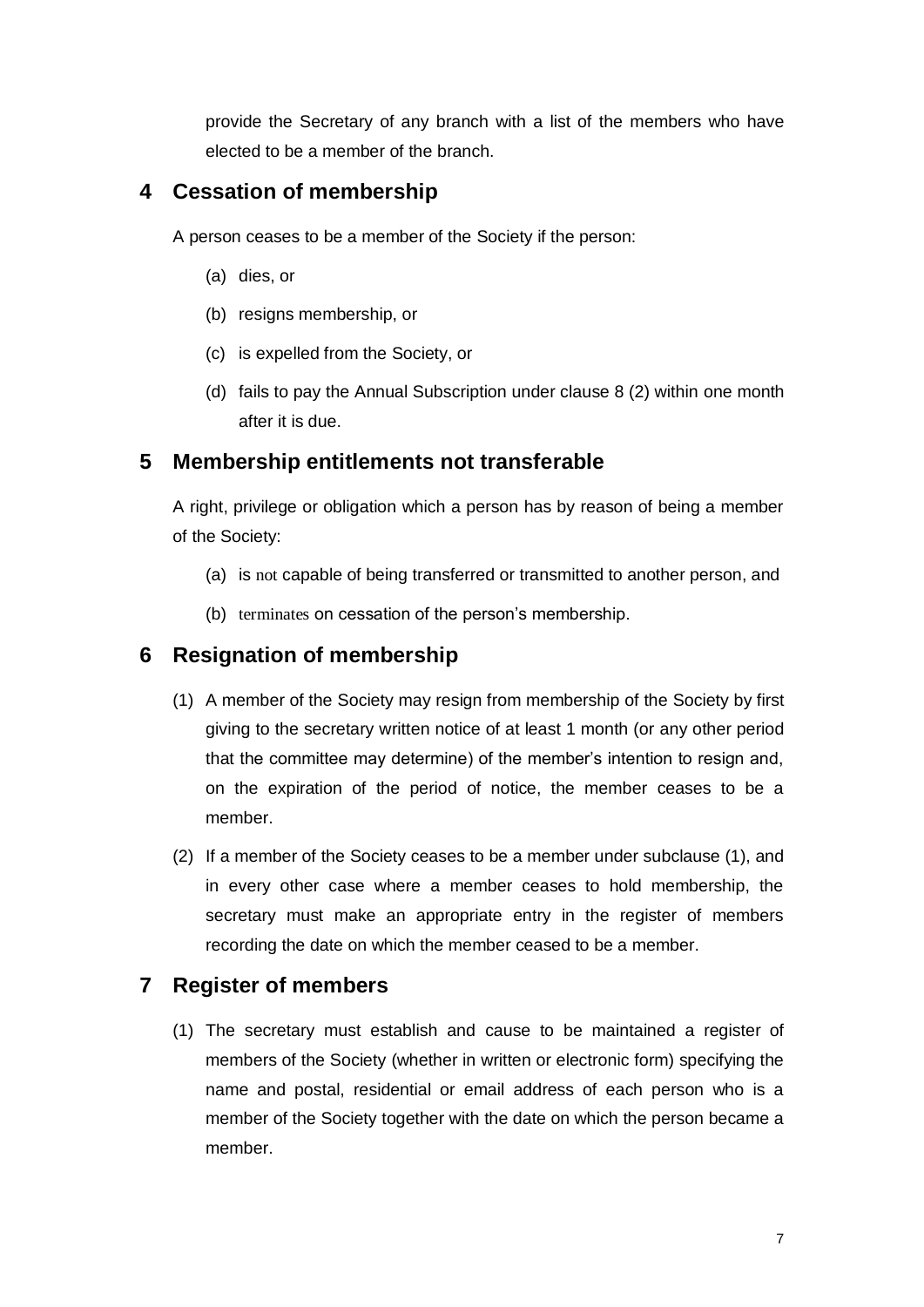- (2) The register of members must be kept in New South Wales:
	- (a) at the main premises of the Society, or
	- (b) if the Society has no premises, at the Society's official address, or
	- (c) in an electronic format, on a computer or server, controlled by the Secretary or the delegate of the Secretary.
- (3) The register of members must be open for inspection, free of charge, by any member of the Society at any reasonable hour.
- (4) Subject to the provisions of any relevant Privacy Act/s, a member of the Society may obtain a copy of any part of the register on payment of a fee of not more than \$1 for each page copied.
- (5) If a member requests that any information contained on the register about the member (other than the member's name) not be available for inspection that information must not be made available for inspection. For the avoidance of doubt, a member may opt out of having their postal, residential or email address recorded in the register.
- (6) A member must not use information about a person obtained from the register to contact or send material to the person, other than for:
	- (a) the purposes of sending the person a newsletter, a notice in respect of a meeting or other event relating to the Society or other material relating to the Society, or
	- (b) any other purpose necessary to comply with a requirement of the Act or the Regulation.
	- For the avoidance of doubt a member must not use information about another member obtained from the register for personal advertising, marketing or commercial purposes or for the advertising, marketing or commercial purposes of their employer.
- (7) If the register of members is kept in electronic form:
	- (a) it must be convertible into hard copy, and
	- (b) the requirements in subclauses (2) and (3) apply as if a reference to the register of members is a reference to a current hard copy of the register of members.

#### <span id="page-7-0"></span>**8 Annual subscription and branch fees**

(1) A member of the Society must pay to the Society an annual subscription as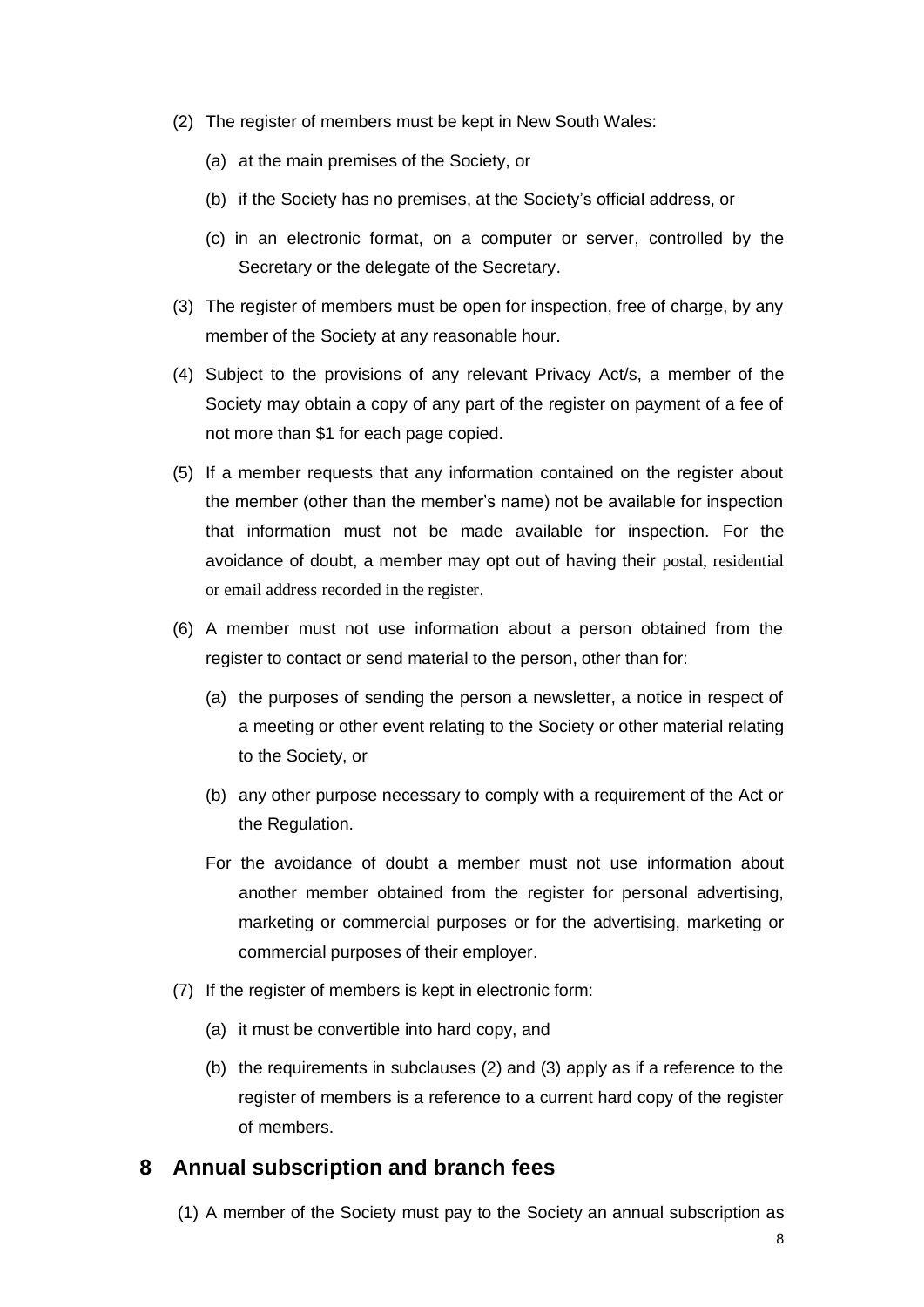determined by the Committee:

- (a) except as provided by paragraph (b), before the first day of the financial year of the Society in each calendar year, or
- (b) if the member becomes a member on or after the first day of the financial year of the Society in any calendar year—on becoming a member and before the first day of the financial year of the Society in each succeeding calendar year.
- (2) The annual subscription determined by the Committee may include different subscription amounts for different classes of members (e.g., natural persons, corporate members, members of a Branch) or different time periods (e.g., members joining in the second half of the financial year).
- (3) The Society will pay to each branch, including the Newcastle Branch, on a quarterly basis the annual subscription paid to the Society by any member who has elected to be a member of a branch.
- (4) Each branch, including the Newcastle Branch, must, on or before 1 July each calendar year, pay the Society per capita subscriptions as the Committee determines from time to time as agreed with each branch. The per capita amount will be based on the highest number of members of the branch in the preceding 12-month period.
- (5) The Society may deduct the agreed capitation subscription from annual subscriptions paid to a branch.

## <span id="page-8-0"></span>**9 Members' liabilities**

The liability of a member of the Society to contribute towards the payment of the debts and liabilities of the Society or the costs, charges and expenses of the winding up of the Society is limited to the amount, if any, unpaid by the member in respect of membership of the Society as required by clause 8.

#### <span id="page-8-1"></span>**10 Resolution of disputes**

- (1) A dispute between a member and another member (in their capacity as members) of the Society, or a dispute between a member or members and the Society, are to be referred to a Community Justice Centre for mediation under the *Community Justice Centres Act 1983*.
- (2) If a dispute is not resolved by mediation within 3 months of the referral to a Community Justice Centre, the dispute is to be referred to arbitration.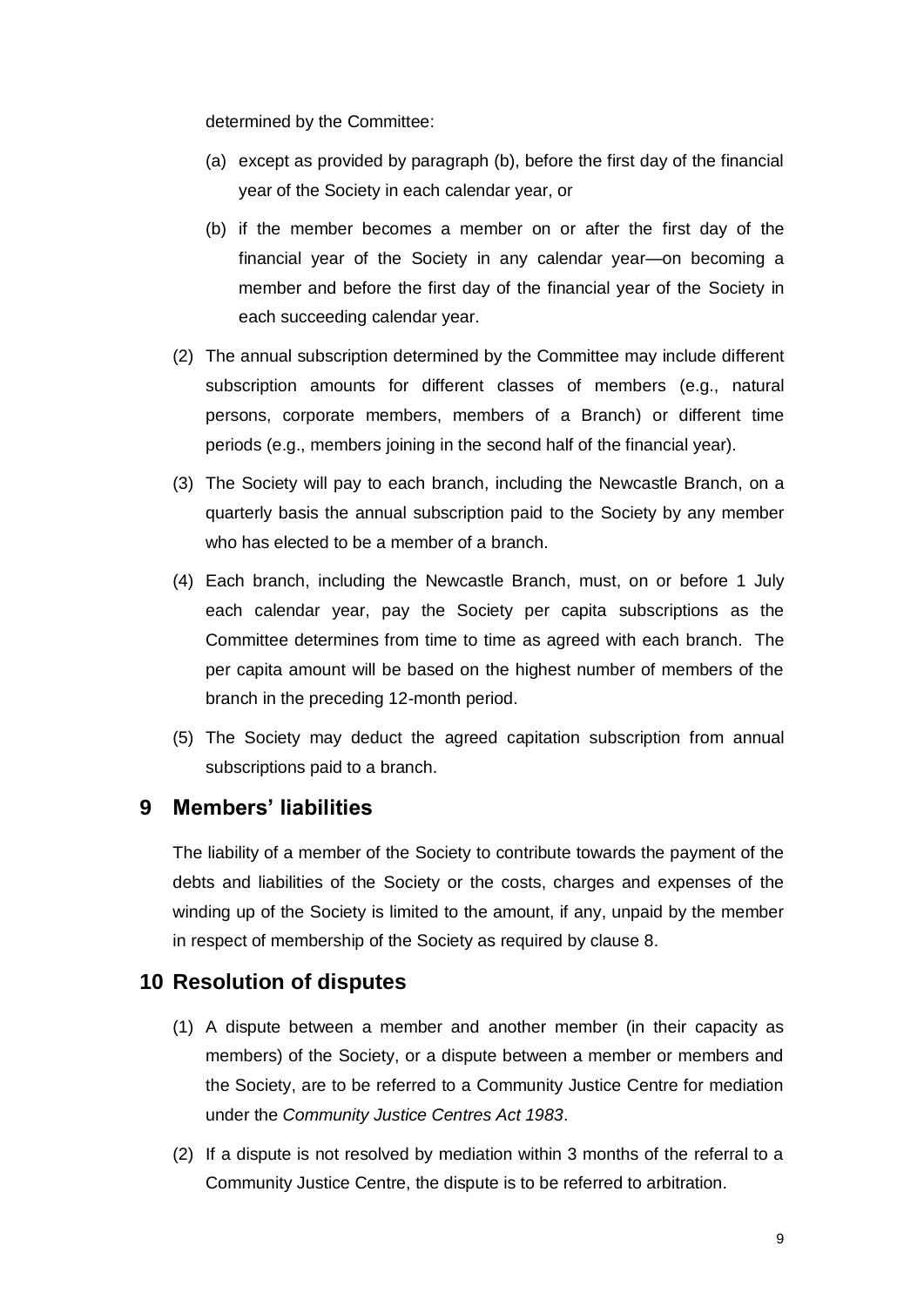(3) The *Commercial Arbitration Act 2010* applies to a dispute referred to arbitration.

#### <span id="page-9-0"></span>**11 Disciplining of members**

- (1) A complaint may be made to the committee by any person that a member of the Society:
	- (a) has refused or neglected to comply with a provision or provisions of this constitution, or
	- (b) has wilfully acted in a manner prejudicial to the interests of the Society.
- (2) The committee may refuse to deal with a complaint if it considers the complaint to be trivial or vexatious in nature.
- (3) If the committee decides to deal with the complaint, the committee:
	- (a) must cause notice of the complaint to be served on the member concerned, and
	- (b) must give the member at least 14 days from the time the notice is served within which to make submissions to the committee in connection with the complaint, and
	- (c) must take into consideration any submissions made by the member in connection with the complaint.
- (4) The committee may, by resolution, expel the member from the Society or suspend the member from membership of the Society if, after considering the complaint and any submissions made in connection with the complaint, it is satisfied that the facts alleged in the complaint have been proved and the expulsion or suspension is warranted in the circumstances.
- (5) If the committee expels or suspends a member, the secretary must, within 7 days after the action is taken, cause written notice to be given to the member of the action taken, of the reasons given by the committee for having taken that action and of the member's right of appeal under clause 12.
- (6) The expulsion or suspension does not take effect:
	- (a) until the expiration of the period within which the member is entitled to appeal against the resolution concerned, or
	- (b) if within that period the member exercises the right of appeal, unless and until the Society confirms the resolution under clause 12,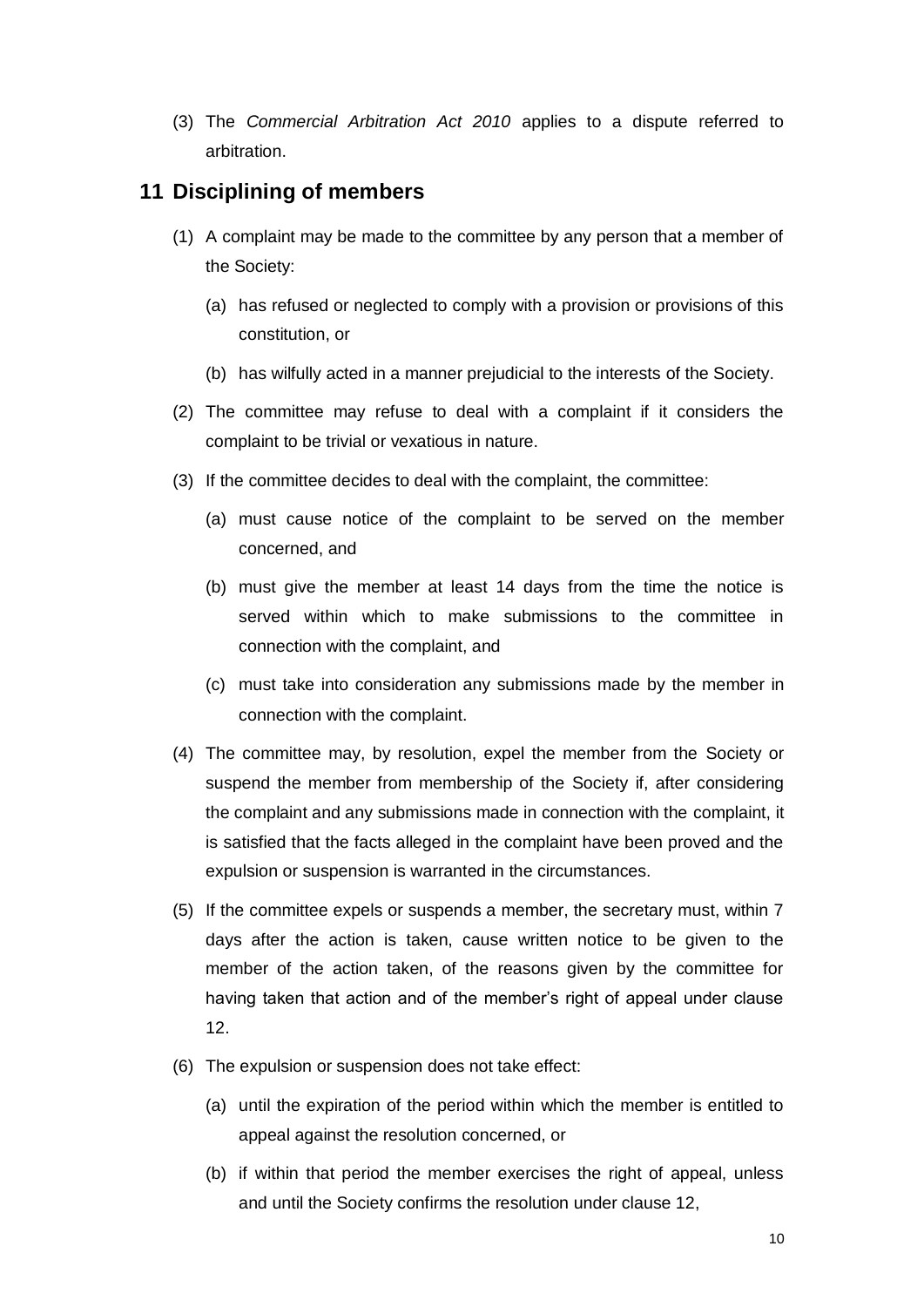whichever is the later.

(7) Complaints about members of the Newcastle Branch must be made to the Newcastle Branch Committee. The Newcastle Branch Committee must follow the procedure above.

#### <span id="page-10-0"></span>**12 Right of appeal of disciplined member**

- (1) A member may appeal to the Society in general meeting against a resolution of the committee under clause 11, within 7 days after notice of the resolution is served on the member, by lodging with the secretary a notice to that effect.
- (2) The notice may, but need not, be accompanied by a statement of the grounds on which the member intends to rely for the purposes of the appeal.
- (3) On receipt of a notice from a member under subclause (1), the secretary must notify the committee, which is to convene a general meeting of the Society to be held within 28 days after the date on which the secretary received the notice.
- (4) At a general meeting of the Society convened under subclause (3):
	- (a) no business other than the question of the appeal is to be transacted, and
	- (b) the committee and the member must be given the opportunity to state their respective cases orally or in writing, or both, and
	- (c) the members present are to vote by secret ballot on the question of whether the resolution should be confirmed or revoked.
- (5) The appeal is to be determined by a simple majority of votes cast by members of the Society.
- (6) A member of the Newcastle Branch may appeal to the Newcastle Branch in general meeting against a resolution of the Newcastle Branch Committee. Any appeal must be dealt with in accordance with the procedure above.

# <span id="page-10-1"></span>**Part 3 The committee**

#### <span id="page-10-2"></span>**13 Powers of the committee**

Subject to the Act, the Regulation, this constitution and any resolution passed by the Society in general meeting, the committee:

(a) is to control and manage the affairs of the Society, and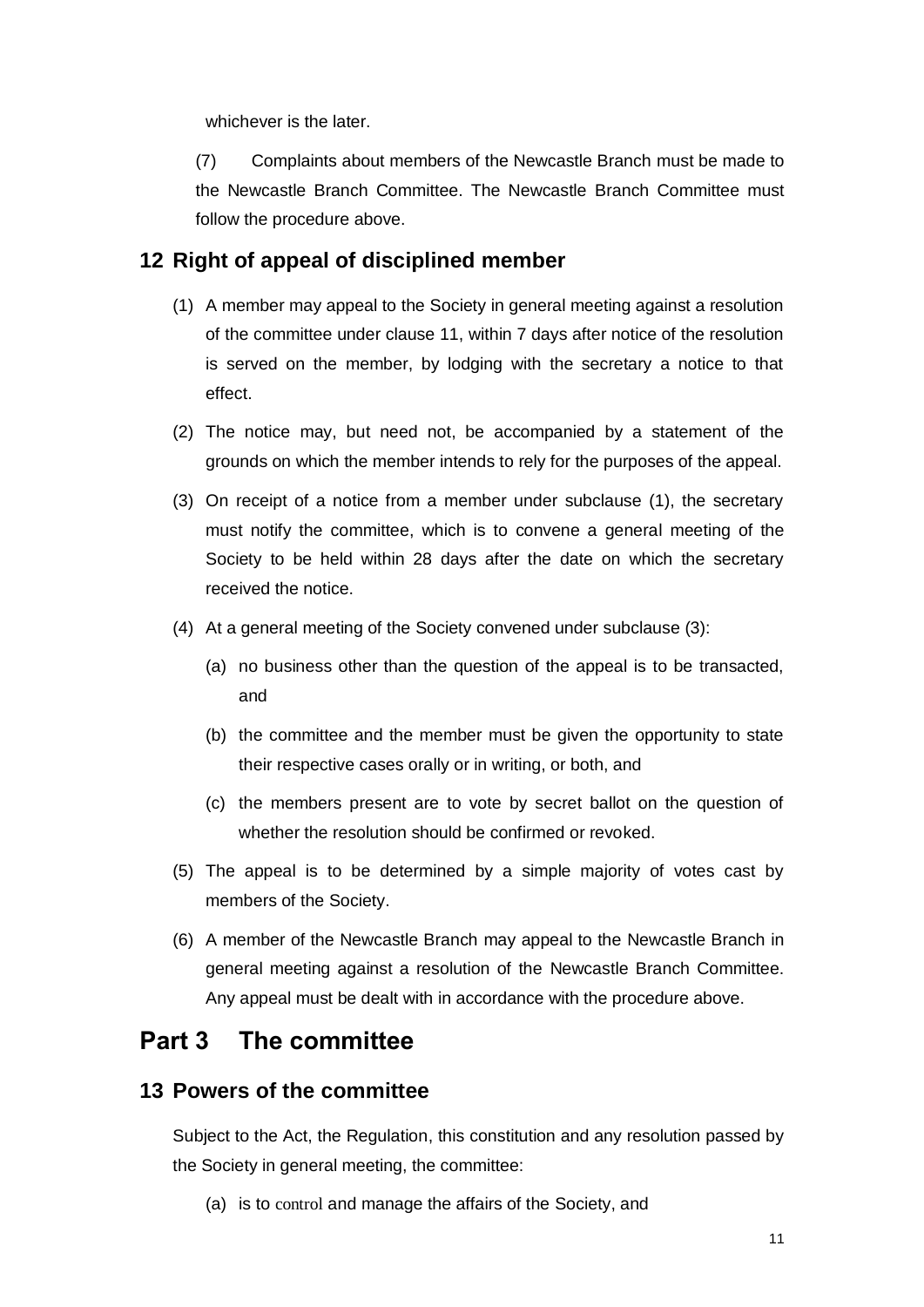- (b) may exercise all the functions that may be exercised by the Society, other than those functions that are required by this constitution to be exercised by a general meeting of members of the Society, and
- (c) has power to perform all the acts and do all things that appear to the committee to be necessary or desirable for the proper management of the affairs of the Society.

## <span id="page-11-0"></span>**14 Composition and membership of committee**

- (1) The committee of the Society consists of:
	- (a) the office-bearers of the Society, and
	- (b) at least 7 ordinary committee members,

each of whom is to be elected at the annual general meeting of the Society under clause 15,

- (c) the immediate past president of the Society, and
- (d) the President of the Newcastle Branch or another nominee of the Newcastle Branch.

**Note.** Section 28 of the Act contains further requirements concerning eligibility for membership and composition of the committee.

- (2) The total number of committee members (including the office-bearers) is to be 29 comprising up to four members from each of the relevant groups (including any office bearer coming from within a relevant group). $\dot{\ }$
- 3) The office-bearers of the Society are as follows:
	- (a) the president,
	- (b) three vice-presidents,
	- (c) the treasurer,

<u>.</u>

- (d) the secretary, and
- (e) the assistant secretary.
- (4) A committee member may hold up to 2 offices (other than both the offices of president and a vice-president).
- (5) Other than in respect of the office of the President, there is no maximum number of consecutive terms for which a committee member may hold

<sup>\*</sup>All groups are entitled to 4 ordinary members on the Committee. However, if, for example, one office-bearer is from the trade union group then the trade union group is then entitled to only 3 ordinary members of the Committee.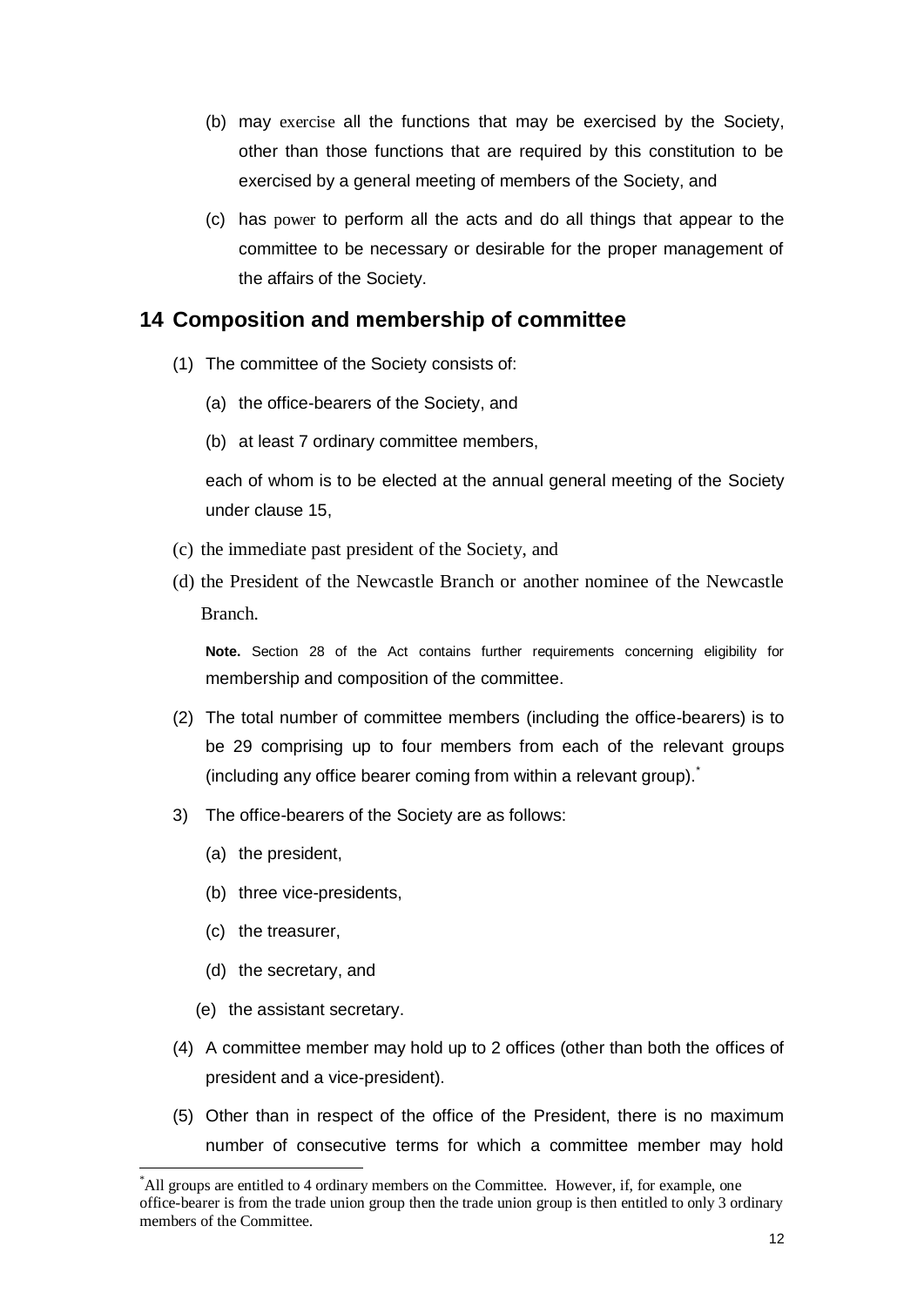office. The maximum number of consecutive terms the President may serve (as President) is two (i.e., the President is ordinarily elected for a two-year term).

**Note.** Schedule 1 to the Act provides that an association's constitution is to address the maximum number of consecutive terms of office of any office-bearers on the committee.

- (6) Other than in respect of the office of the President, each member of the committee is, subject to this constitution, to hold office until immediately before the election of committee members at the annual general meeting next following the date of the member's election and is eligible for reelection. The President is elected for a two-year period.
- (7) Any branch (including the Newcastle Branch) may elect its own committee. The composition of a branch committee will mirror that of the Society and will be decided exclusively by the branch.

#### <span id="page-12-0"></span>**15 Election of committee members**

- (1) Nominations of candidates for election as office-bearers of the Society or as ordinary committee members:
	- (a) must be made in writing, signed by 2 members of the Society and accompanied by the written consent of the candidate (which may be endorsed on the form of the nomination), and
	- (b) must specify which relevant group (and only one) the candidate identifies with.
	- (c) must be delivered to the secretary of the Society at least 7 days before the date fixed for the holding of the annual general meeting at which the election is to take place.
- (2) If insufficient nominations are received to fill all vacancies on the committee, the candidates nominated are taken to be elected and further nominations are to be received at the annual general meeting.
- (3) If insufficient further nominations are received, any vacant positions remaining on the committee are taken to be casual vacancies.
- (4) If the number of nominations received is equal to the number of vacancies to be filled, the persons nominated are taken to be elected.
- (5) If the number of nominations received exceeds the number of vacancies to be filled, a ballot is to be held.
- (6) Prior to the Annual General Meeting the president must appoint a member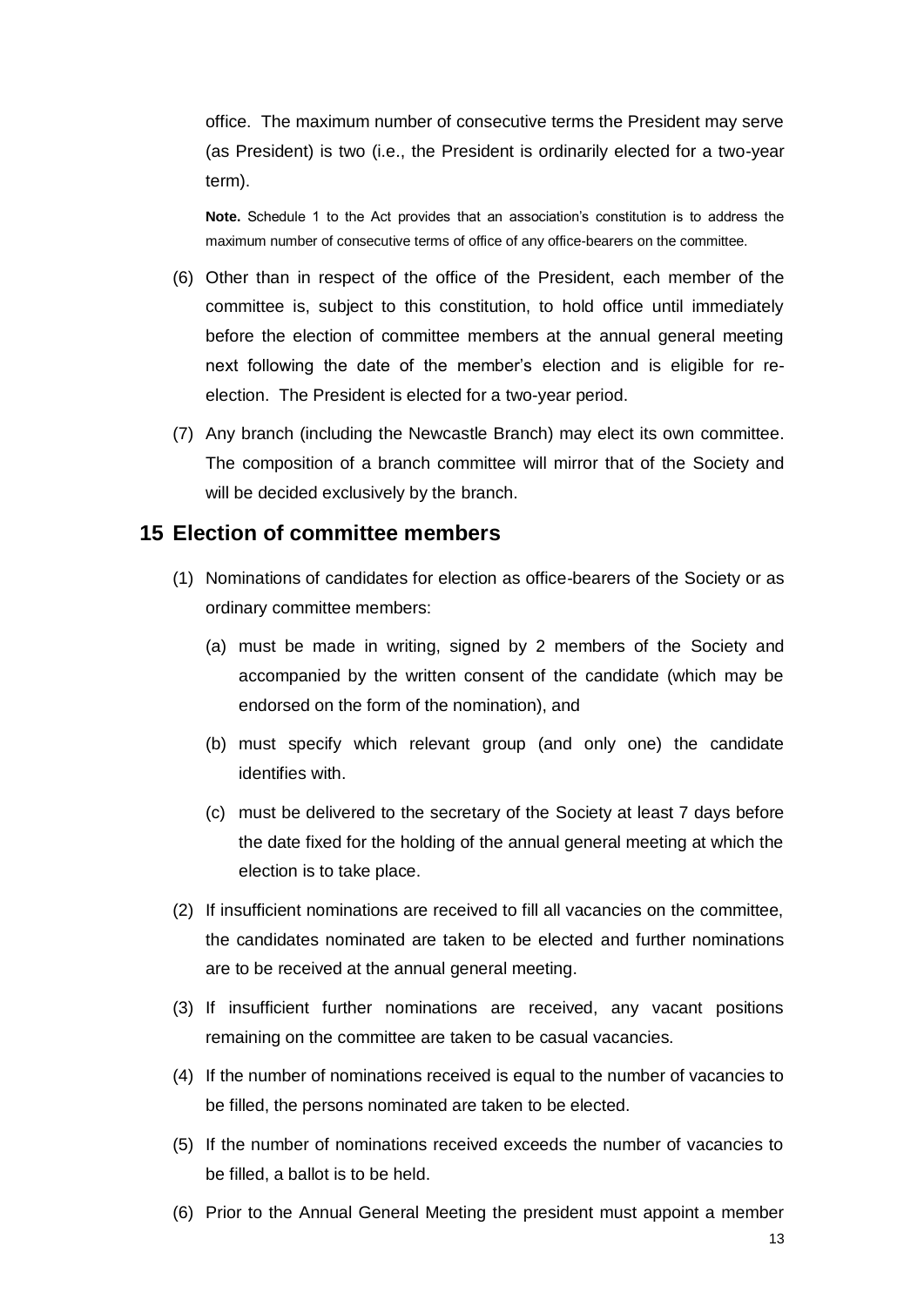of the Society who is not a candidate for election to be the returning officer to conduct the election and may appoint scrutineers to assist the returning officer. The ballot for the election of office-bearers and ordinary committee members of the committee is to be conducted at the annual general meeting in any usual and proper manner that the committee directs.

- (7) A person nominated as a candidate for election as an office-bearer or as an ordinary committee member of the Society must be a member of the Society.
- (8) The President of the Newcastle Branch or another nominee of the Newcastle Branch is to be decided exclusively by the Newcastle Branch.

#### <span id="page-13-0"></span>**16 Secretary**

- (1) The secretary of the Society must, as soon as practicable after being appointed as secretary, lodge notice with the Society of his or her address.
- (2) It is the duty of the secretary to keep minutes (whether in written or electronic form) of:
	- (a) all appointments of office-bearers and members of the committee, and
	- (b) the names of members of the committee present at a committee meeting or a general meeting, and
	- (c) all proceedings at committee meetings and general meetings.
- (3) Minutes of proceedings at a meeting must be signed by the chairperson of the meeting or by the chairperson of the next succeeding meeting.
- (4) The signature of the chairperson may be transmitted by electronic means for the purposes of subclause (3).

#### <span id="page-13-1"></span>**17 Treasurer**

It is the duty of the treasurer of the Society to ensure:

- (a) that all money due to the Society is collected and received and that all payments authorised by the Society are made, and
- (b) that correct books and accounts are kept showing the financial affairs of the Society, including full details of all receipts and expenditure connected with the activities of the Society.

#### <span id="page-13-2"></span>**18 Casual vacancies**

(1) In the event of a casual vacancy occurring in the membership of the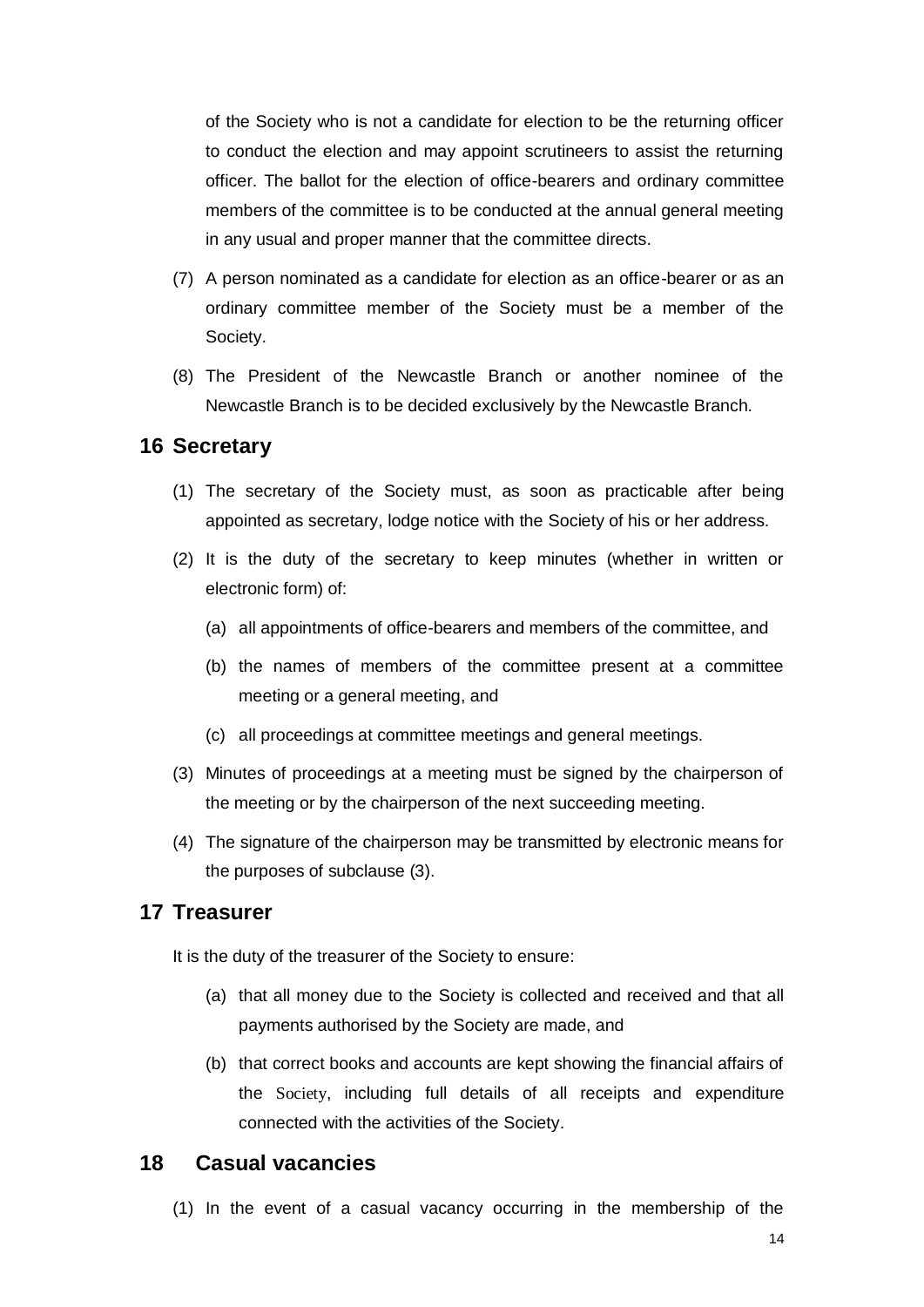committee, the committee may appoint a member of the Society to fill the vacancy and the member so appointed is to hold office, subject to this constitution, until the annual general meeting next following the date of the appointment.

- (2) A casual vacancy in the office of a member of the committee occurs if the member:
	- (a) dies, or
	- (b) ceases to be a member of the Society, or
	- (c) is or becomes an insolvent under administration within the meaning of the *[Corporations Act 2001](http://www.comlaw.gov.au/)* of the Commonwealth, or
	- (d) resigns office by notice in writing given to the secretary, or
	- (e) is removed from office under clause 19, or
	- (f) becomes a mentally incapacitated person, or
	- (g) is absent without the consent of the committee from 3 consecutive meetings of the committee, or
	- (h) is convicted of an offence involving fraud or dishonesty for which the maximum penalty on conviction is imprisonment for not less than 3 months, or
	- (i) is prohibited from being a director of a company under Part 2D.6 (Disqualification from managing corporations) of the *[Corporations Act](http://www.comlaw.gov.au/)  [2001](http://www.comlaw.gov.au/)* of the Commonwealth.

#### <span id="page-14-0"></span>**19 Removal of committee members**

- (1) The Society in general meeting may by resolution remove any member of the committee from the office of member before the expiration of the member's term of office and may by resolution appoint another person to hold office until the expiration of the term of office of the member so removed.
- (2) If a member of the committee to whom a proposed resolution referred to in subclause (1) relates makes representations in writing to the secretary or president (not exceeding a reasonable length) and requests that the representations be notified to the members of the Society, the secretary or the president may send a copy of the representations to each member of the Society or, if the representations are not so sent, the member is entitled to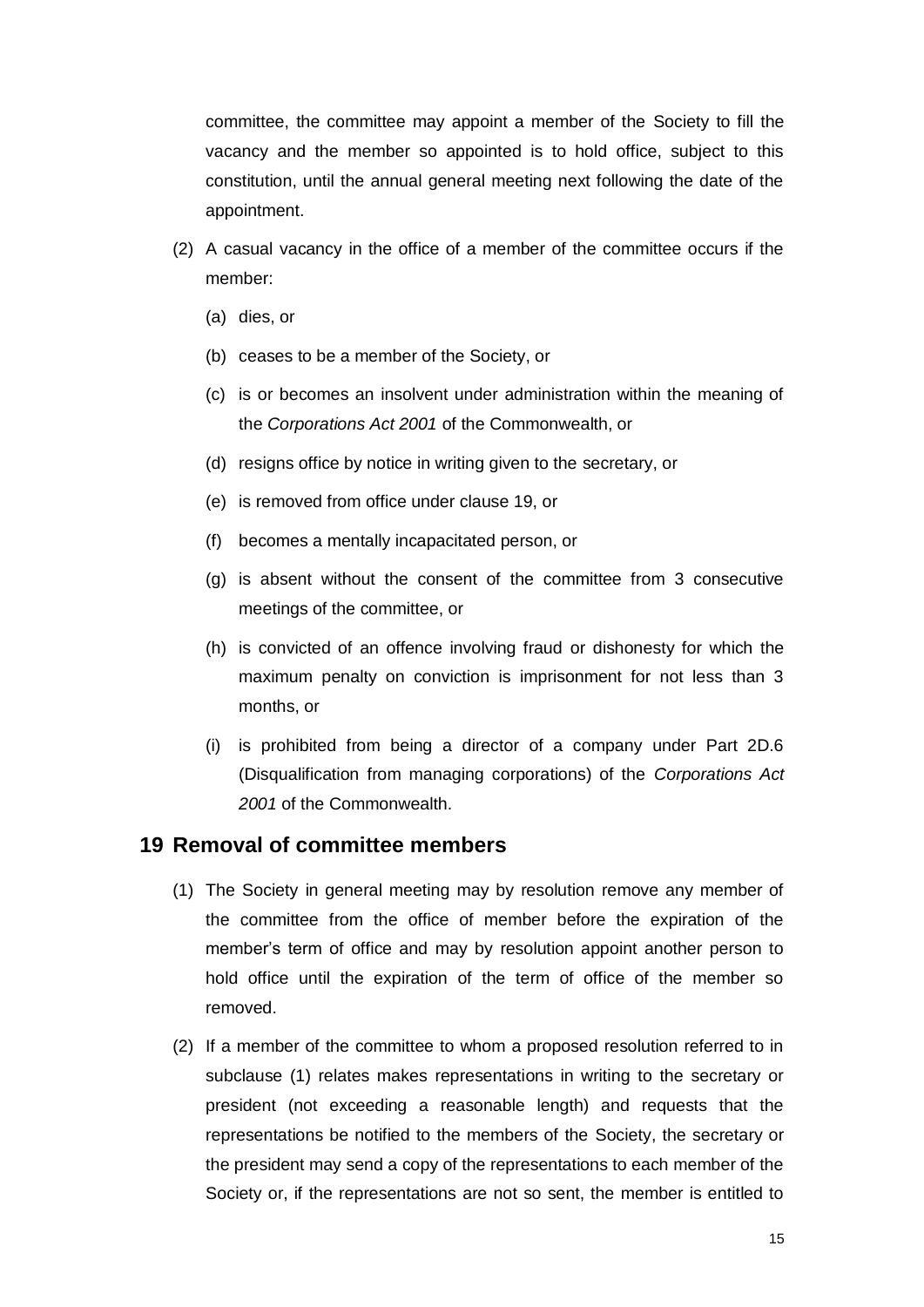require that the representations be read out at the meeting at which the resolution is considered.

(3) Only the Newcastle Branch can remove its President or other nominee of the Newcastle Branch.

#### <span id="page-15-0"></span>**20 Committee meetings and quorum**

- (1) The committee must meet at least 3 times in each period of 12 months at the place and time that the committee may determine.
- (2) Additional meetings of the committee may be convened by the president or by any member of the committee.
- (3) Oral or written notice of a meeting of the committee must be given by the secretary to each member of the committee at least 48 hours (or any other period that may be unanimously agreed on by the members of the committee) before the time appointed for the holding of the meeting.
- (4) Notice of a meeting given under subclause (3) must specify the general nature of the business to be transacted at the meeting and no business other than that business is to be transacted at the meeting, except business which the committee members present at the meeting unanimously agree to treat as urgent business.
- (5) Any 5 members of the committee constitute a quorum for the transaction of the business of a meeting of the committee.
- (6) No business is to be transacted by the committee unless a quorum is present and if, within half an hour of the time appointed for the meeting, a quorum is not present, the meeting is to stand adjourned to the same place and at the same hour of the same day in the following week.
- (7) If at the adjourned meeting a quorum is not present within half an hour of the time appointed for the meeting, the meeting is to be dissolved.
- (8) At a meeting of the committee:
	- (a) the president or, in the president's absence, a vice-president is to preside, or
	- (b) if the president and all of the vice-presidents are absent or unwilling to act, one of the remaining members of the committee chosen by the members present at the meeting is to preside.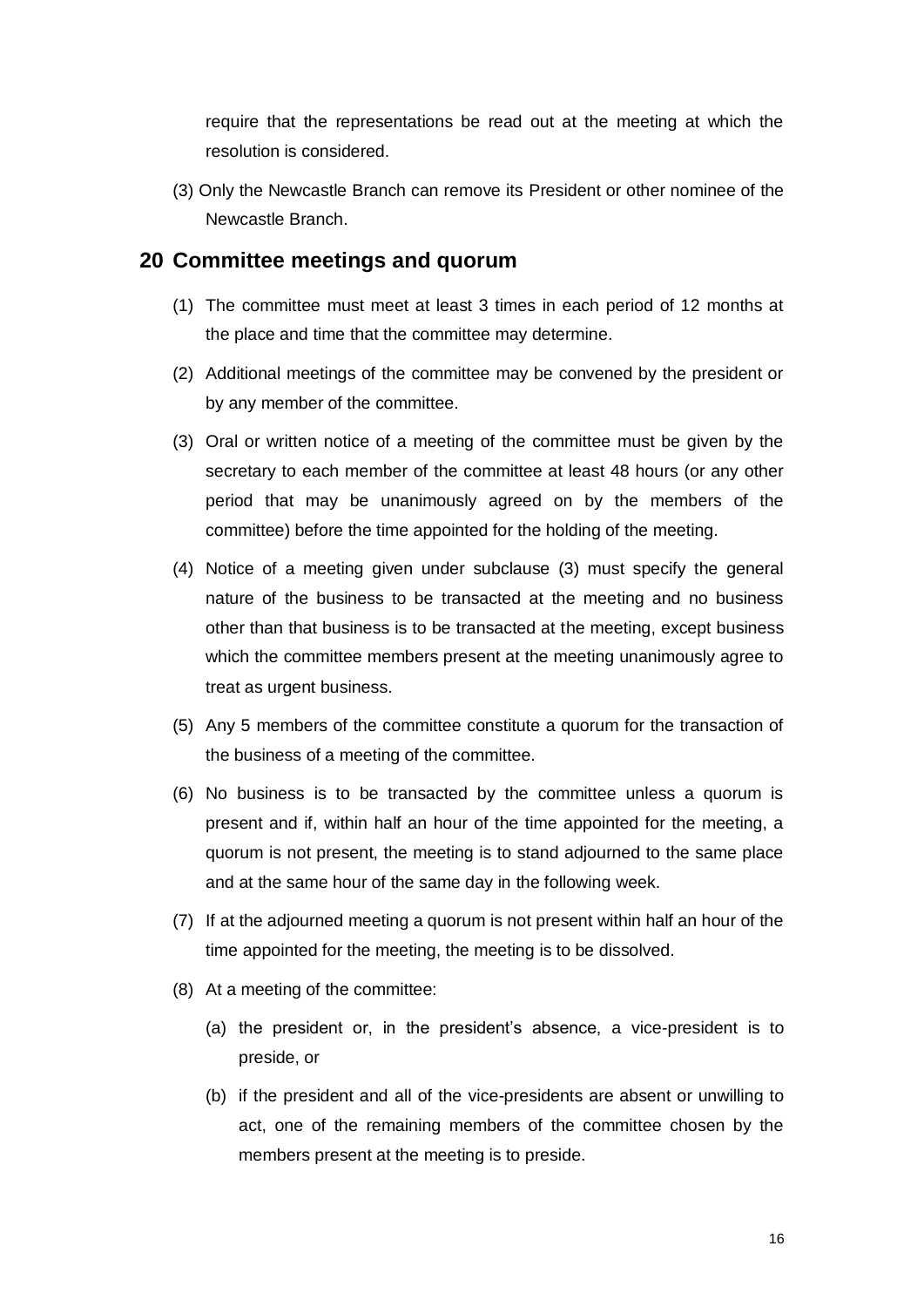# <span id="page-16-0"></span>**21 Appointment of Society members as committee members to constitute quorum**

- (1) If at any time the number of committee members is less than the number required to constitute a quorum for a committee meeting, the existing committee members may appoint a sufficient number of members of the Society as committee members to enable the quorum to be constituted.
- (2) A member of the committee so appointed is to hold office, subject to this constitution, until the annual general meeting next following the date of the appointment.
- (3) This clause does not apply to the filling of a casual vacancy to which clause 18 applies.

## <span id="page-16-1"></span>**22 Use of technology at committee meetings**

- (1) A committee meeting may be held at 2 or more venues using any technology approved by the committee that gives each of the committee's members a reasonable opportunity to participate.
- (2) A committee member who participates in a committee meeting using that technology is taken to be present at the meeting and, if the member votes at the meeting, is taken to have voted in person.

## <span id="page-16-2"></span>**23 Delegation by committee to sub-committee**

- (1) The committee may, by instrument in writing, delegate to one or more subcommittees (consisting of the member or members of the Society that the committee thinks fit) the exercise of any of the functions of the committee that are specified in the instrument, other than:
	- (a) this power of delegation, and
	- (b) a function which is a duty imposed on the committee by the Act or by any other law.
- (2) A function the exercise of which has been delegated to a sub-committee under this clause may, while the delegation remains unrevoked, be exercised from time to time by the sub-committee in accordance with the terms of the delegation.
- (3) A delegation under this clause may be made subject to any conditions or limitations as to the exercise of any function, or as to time or circumstances,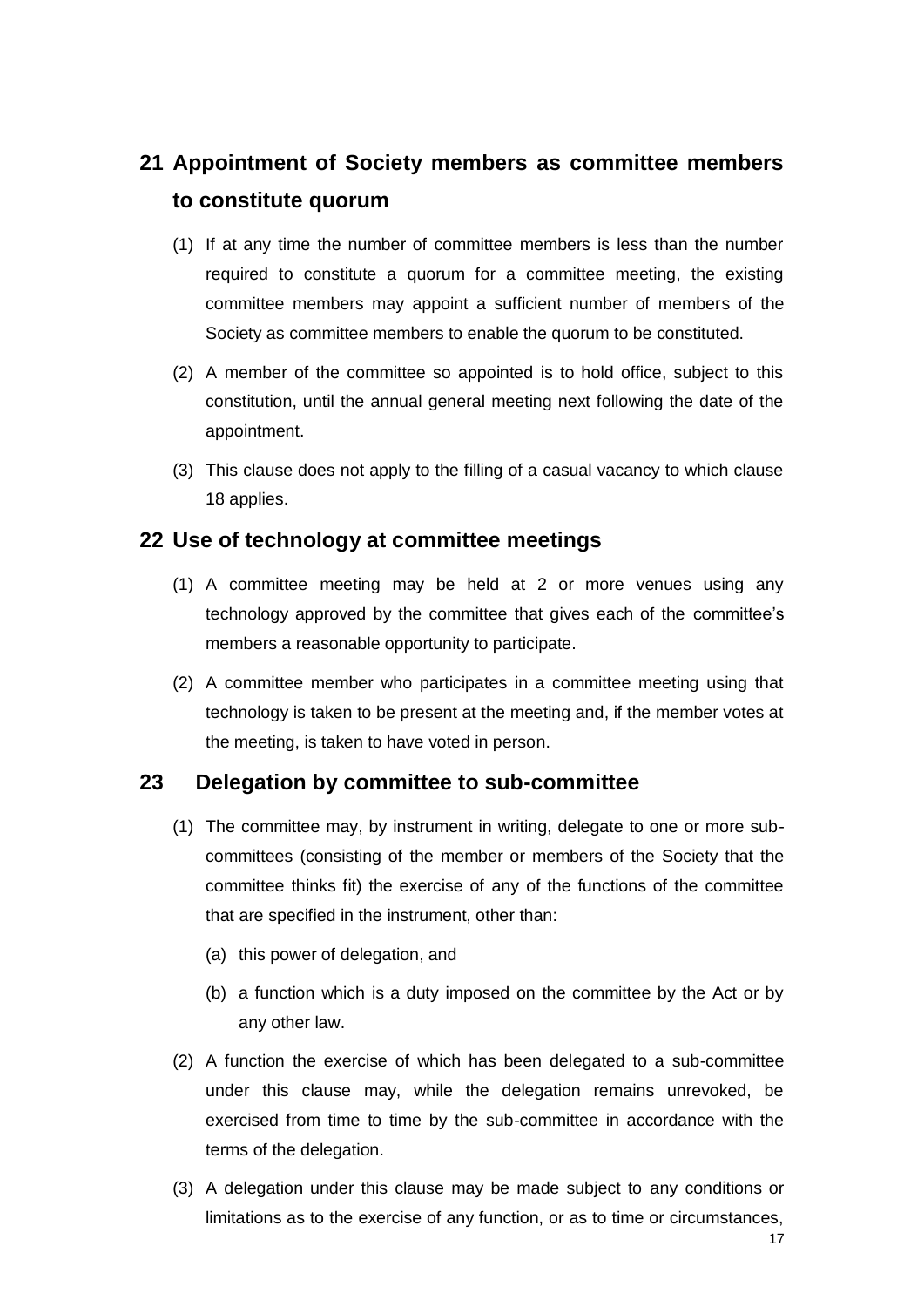that may be specified in the instrument of delegation.

- (4) Despite any delegation under this clause, the committee may continue to exercise any function delegated.
- (5) Any act or thing done or suffered by a sub-committee acting in the exercise of a delegation under this clause has the same force and effect as it would have if it had been done or suffered by the committee.
- (6) The committee may, by instrument in writing, revoke wholly or in part any delegation under this clause.
- (7) A sub-committee may meet and adjourn as it thinks proper.

## <span id="page-17-0"></span>**24 Voting and decisions**

- (1) Questions arising at a meeting of the committee or of any sub-committee appointed by the committee are to be determined by a majority of the votes of members of the committee or sub-committee present at the meeting.
- (2) Each member present at a meeting of the committee or of any subcommittee appointed by the committee (including the person presiding at the meeting) is entitled to one vote but, in the event of an equality of votes on any question, the person presiding may exercise a second or casting vote.
- (3) Subject to clause 20 (5), the committee may act despite any vacancy on the committee.
- (4) Any act or thing done or suffered, or purporting to have been done or suffered, by the committee or by a sub-committee appointed by the committee, is valid and effectual despite any defect that may afterwards be discovered in the appointment or qualification of any member of the committee or sub-committee.

# <span id="page-17-1"></span>**Part 4 General meetings**

## <span id="page-17-2"></span>**25 Annual general meetings - holding of**

- (1) The Society must hold its annual general meetings:
	- (a) within 6 months after the close of the Society's financial year, or
	- (b) within any later time that may be allowed or prescribed under section 37 (2) (b) of the Act.

## <span id="page-17-3"></span>**26 Annual general meetings - calling of and business at**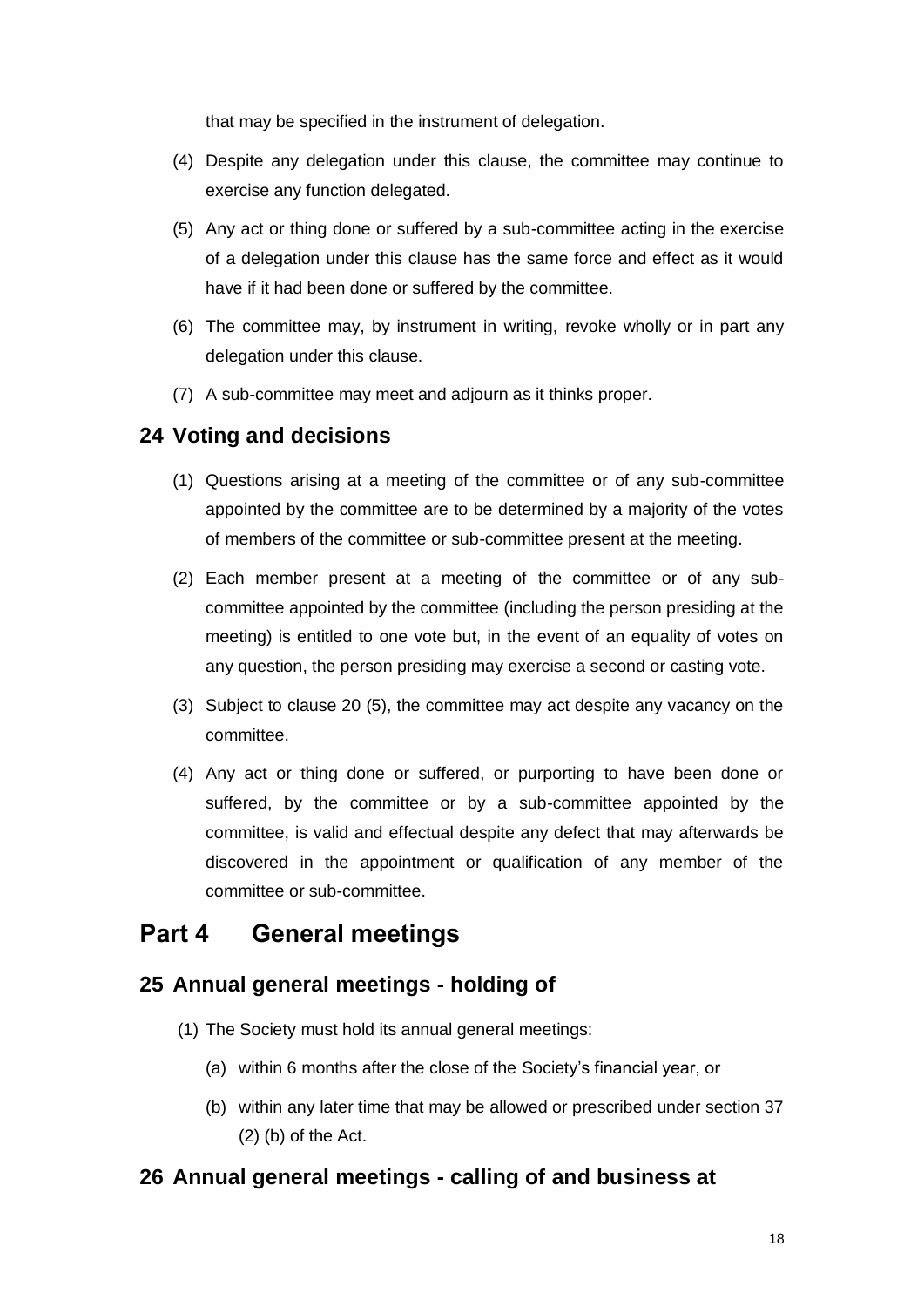- (1) The annual general meeting of the Society is, subject to the Act and to clause 25, to be convened on the date and at the place and time that the committee thinks fit.
- (2) In addition to any other business which may be transacted at an annual general meeting, the business of an annual general meeting is to include the following:
	- (a) to confirm the minutes of the last preceding annual general meeting and of any special general meeting held since that meeting,
	- (b) to receive from the committee reports on the activities of the Society during the last preceding financial year,
	- (c) to elect office-bearers of the Society and ordinary committee members,
	- (d) to receive and consider any financial statement or report required to be submitted to members under the Act.
- (3) An annual general meeting must be specified as that type of meeting in the notice convening it.

## <span id="page-18-0"></span>**27 Special general meetings - calling of**

- (1) The committee may, whenever it thinks fit, convene a special general meeting of the Society.
- (2) The committee must, on the requisition of at least 5% of the total number of members, convene a special general meeting of the Society.
- (3) A requisition of members for a special general meeting:
	- (a) must be in writing, and
	- (b) must state the purpose or purposes of the meeting, and
	- (c) must be signed by the members making the requisition, and
	- (d) must be lodged with the secretary, and
	- (e) may consist of several documents in a similar form, each signed by one or more of the members making the requisition.
- (4) If the committee fails to convene a special general meeting to be held within 1 month after the date on which a requisition of members for the meeting is lodged with the secretary, any one or more of the members who made the requisition may convene a special general meeting to be held not later than 3 months after that date.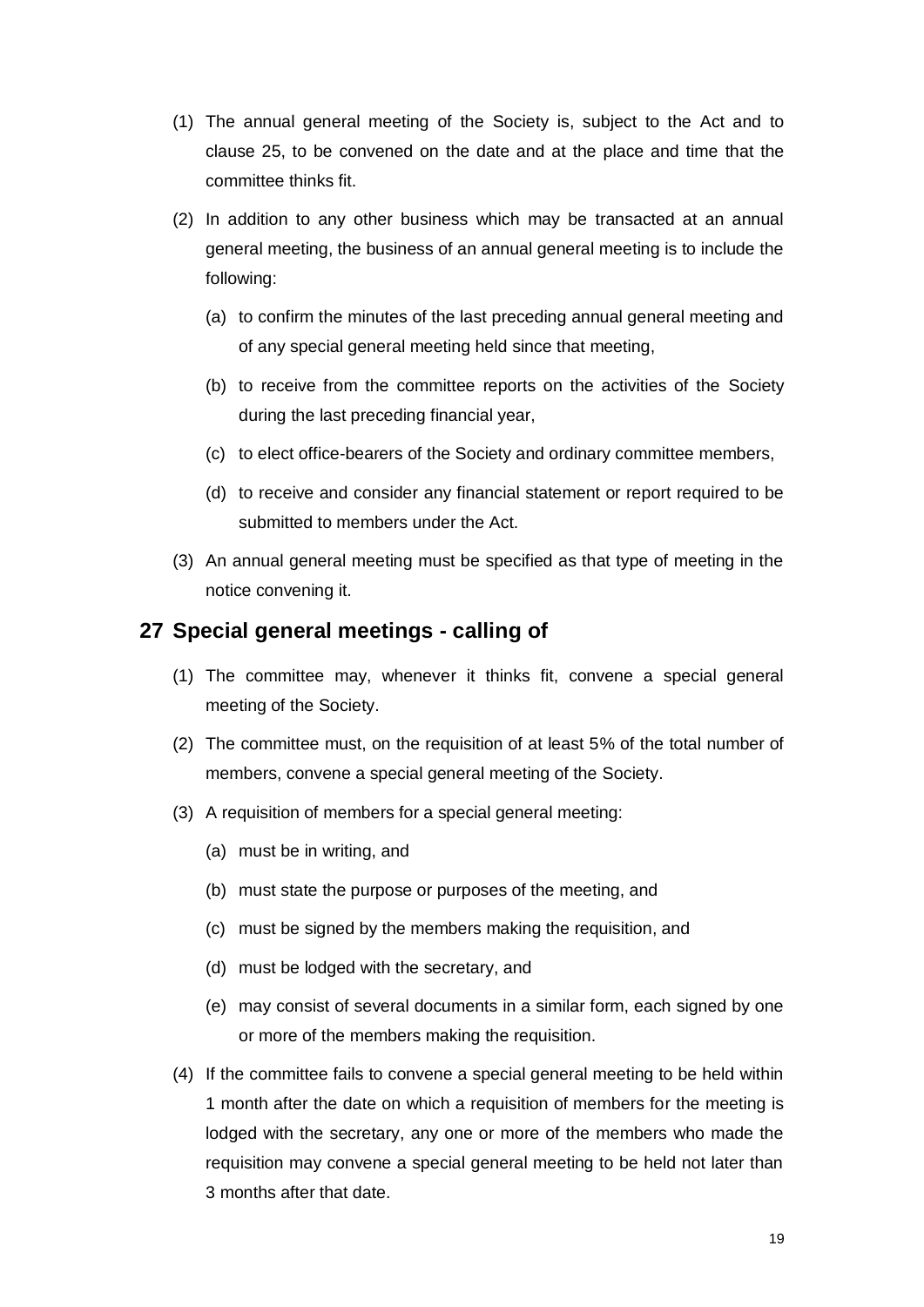- (5) A special general meeting convened by a member or members as referred to in subclause (4) must be convened as nearly as is practicable in the same manner as general meetings are convened by the committee.
- (6) For the purposes of subclause (3):
	- (a) a requisition may be in electronic form, and
	- (b) a signature may be transmitted, and a requisition may be lodged, by electronic means.

#### <span id="page-19-0"></span>**28 Notice**

- (1) Except if the nature of the business proposed to be dealt with at a general meeting requires a special resolution of the Society, the secretary must, at least 14 days before the date fixed for the holding of the general meeting, give a notice to each member specifying the place, date and time of the meeting and the nature of the business proposed to be transacted at the meeting.
- (2) If the nature of the business proposed to be dealt with at a general meeting requires a special resolution of the Society, the secretary must, at least 21 days before the date fixed for the holding of the general meeting, cause notice to be given to each member specifying, in addition to the matter required under subclause (1), the intention to propose the resolution as a special resolution.

**Note.** A special resolution must be passed in accordance with section 39 of the Act.

- (3) No business other than that specified in the notice convening a general meeting is to be transacted at the meeting except, in the case of an annual general meeting, business which may be transacted under clause 26 (2).
- (4) A member desiring to bring any business before a general meeting may give notice in writing of that business to the secretary who must include that business in the next notice calling a general meeting given after receipt of the notice from the member.

#### <span id="page-19-1"></span>**29 Quorum for general meetings**

- (1) No item of business is to be transacted at a general meeting unless a quorum of members entitled under this constitution to vote is present during the time the meeting is considering that item.
- 20 (2) Fifteen members present (being members entitled under this constitution to vote at a general meeting) constitute a quorum for the transaction of the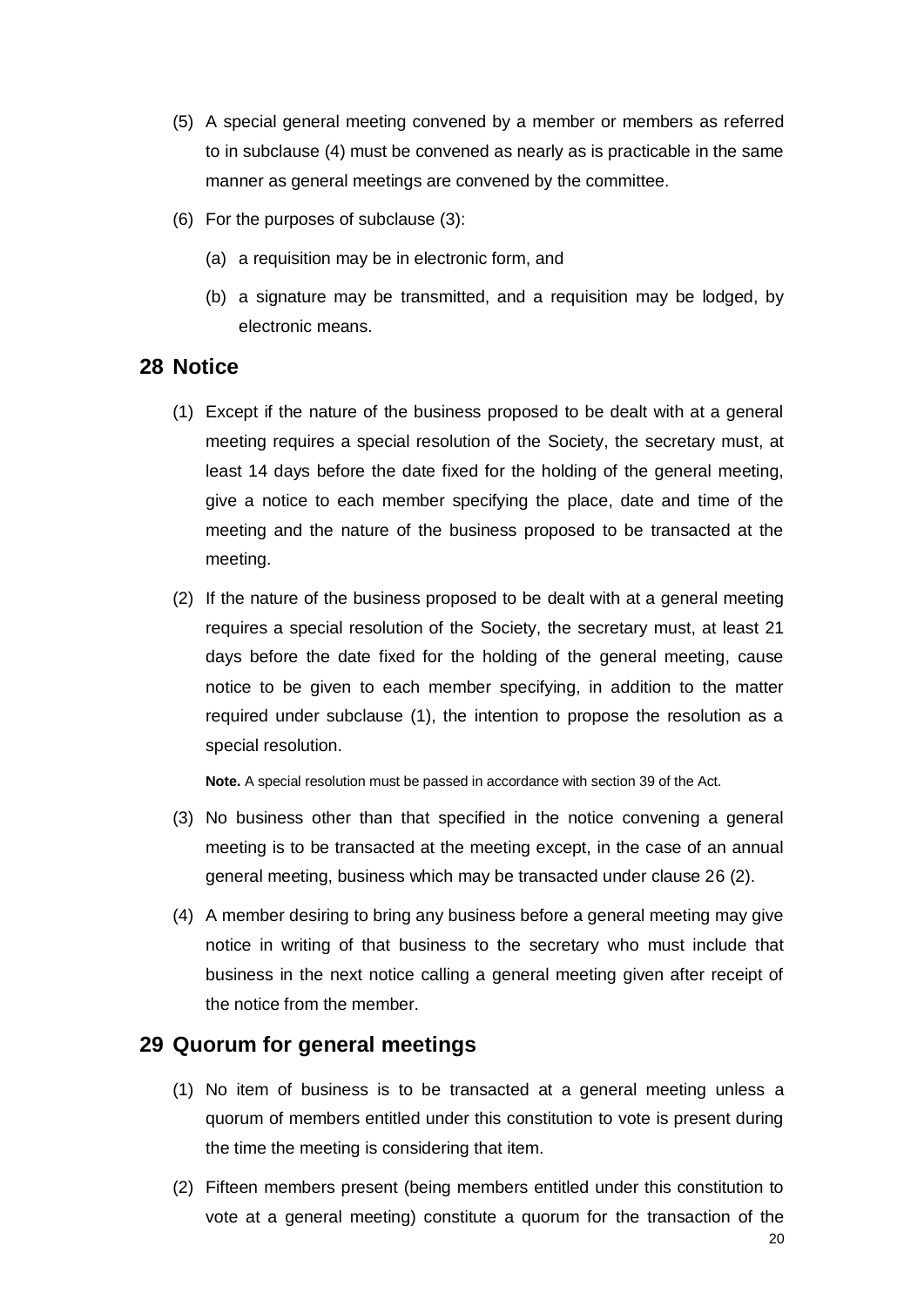business of a general meeting (provided that at least 7 shall not be members of the Committee).

- (3) If within half an hour after the appointed time for the commencement of a general meeting a quorum is not present, the meeting:
	- (a) if convened on the requisition of members—is to be dissolved, and
	- (b) in any other case—is to stand adjourned to the same day in the following week at the same time and (unless another place is specified at the time of the adjournment by the person presiding at the meeting or communicated by written notice to members given before the day to which the meeting is adjourned) at the same place.
- (4) If at the adjourned meeting a quorum is not present within half an hour after the time appointed for the commencement of the meeting, the members present (being at least 3) are to constitute a quorum.

## <span id="page-20-0"></span>**30 Presiding member**

- (1) The president or, in the president's absence, a vice-president, is to preside as chairperson at each general meeting of the Society.
- (2) If the president and all of the vice-presidents are absent or unwilling to act, the members present must elect one of their number to preside as chairperson at the meeting.

## <span id="page-20-1"></span>**31 Adjournment**

- (1) The chairperson of a general meeting at which a quorum is present may, with the consent of the majority of members present at the meeting, adjourn the meeting from time to time and place to place, but no business is to be transacted at an adjourned meeting other than the business left unfinished at the meeting at which the adjournment took place.
- (2) If a general meeting is adjourned for 14 days or more, the secretary must give written or oral notice of the adjourned meeting to each member of the Society stating the place, date and time of the meeting and the nature of the business to be transacted at the meeting.
- (3) Except as provided in subclauses (1) and (2), notice of an adjournment of a general meeting or of the business to be transacted at an adjourned meeting is not required to be given.

## <span id="page-20-2"></span>**32 Making of decisions**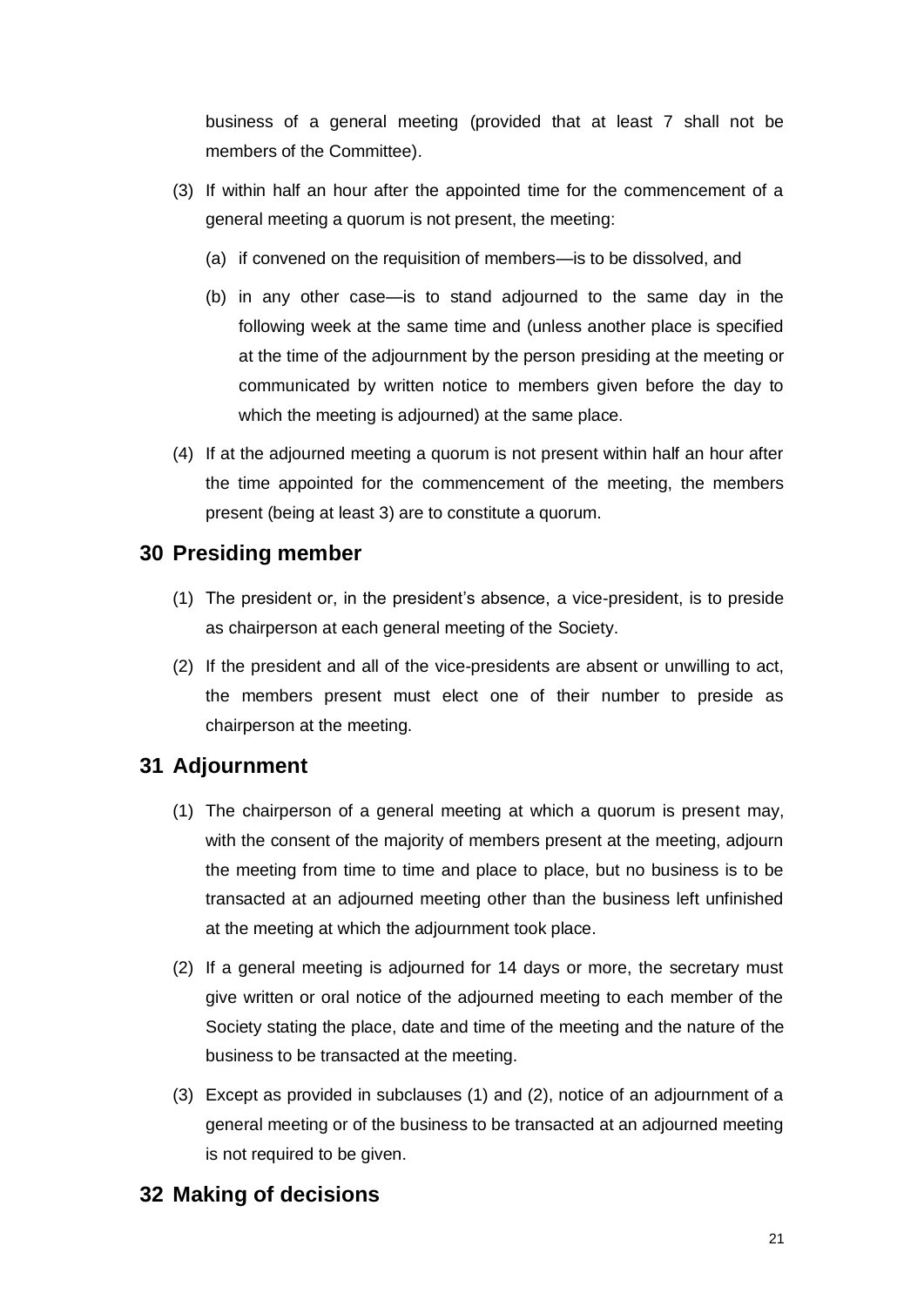- (1) A question arising at a general meeting of the Society is to be determined by:
	- (a) a show of hands or, if the meeting is one to which clause 37 applies, any appropriate corresponding method that the committee may determine, or
	- (b) if on the motion of the chairperson or if 5 or more members present at the meeting decide that the question should be determined by a written ballot—a written ballot.
- (2) If the question is to be determined by a show of hands, a declaration by the chairperson that a resolution has, on a show of hands, been carried or carried unanimously or carried by a particular majority or lost, or an entry to that effect in the minute book of the Society, is evidence of the fact without proof of the number or proportion of the votes recorded in favour of or against that resolution.
- (3) Subclause (2) applies to a method determined by the committee under subclause (1) (a) in the same way as it applies to a show of hands.
- (4) If the question is to be determined by a written ballot, the ballot is to be conducted in accordance with the directions of the chairperson.

#### <span id="page-21-0"></span>**33 Special resolutions**

A special resolution may only be passed by the Society in accordance with section 39 of the Act.

## <span id="page-21-1"></span>**34 Voting**

- (1) On any question arising at a general meeting of the Society a member has one vote only.
- (2) In the case of an equality of votes on a question at a general meeting, the chairperson of the meeting is entitled to exercise a second or casting vote.
- (3) A member is not entitled to vote at any general meeting of the Society unless all money due and payable by the member to the Society has been paid.
- (4) A member is not entitled to vote at any general meeting of the Society if the member is under 18 years of age.

#### <span id="page-21-2"></span>**35 Proxy votes not permitted**

Proxy voting must not be undertaken at or in respect of a general meeting.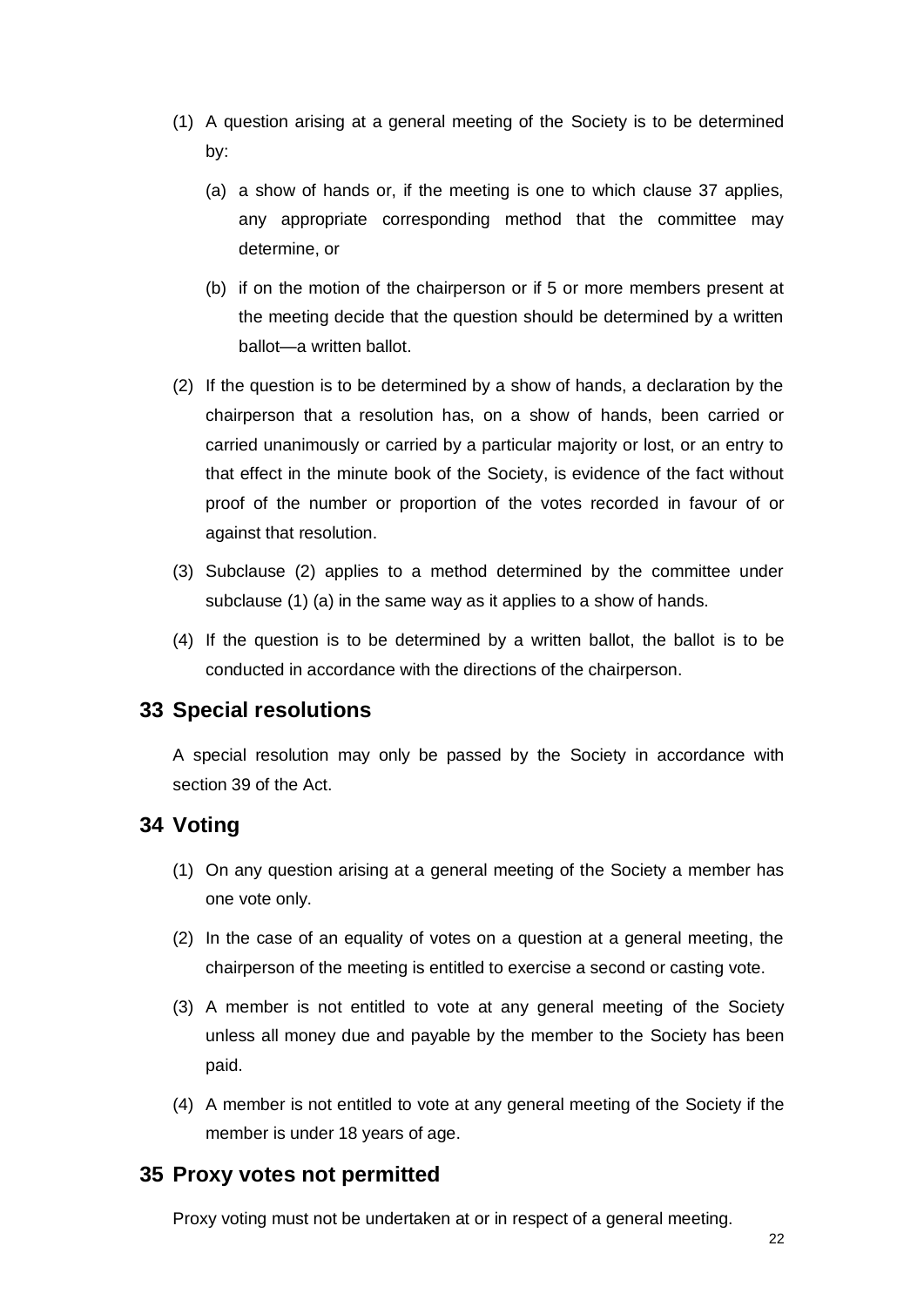**Note.** Schedule 1 to the Act provides that an association's constitution is to address whether members of the association are entitled to vote by proxy at general meetings.

## <span id="page-22-0"></span>**36 Postal or electronic ballots**

- (1) The Society may hold a postal or electronic ballot (as the committee determines) to determine any issue or proposal (other than an appeal under clause 12).
- (2) A postal or electronic ballot is to be conducted in accordance with Schedule 3 to the Regulation.

#### <span id="page-22-1"></span>**37 Use of technology at general meetings**

- (1) A general meeting may be held at 2 or more venues using any technology approved by the committee that gives each of the Society's members a reasonable opportunity to participate.
- (2) A member of an Society who participates in a general meeting using that technology is taken to be present at the meeting and, if the member votes at the meeting, is taken to have voted in person.

## <span id="page-22-2"></span>**Part 5 Miscellaneous**

#### <span id="page-22-3"></span>**38 Insurance**

The Society may effect and maintain insurance. Any insurance must cover the Newcastle Branch.

#### <span id="page-22-4"></span>**39 Funds - source**

- (1) The funds of the Society are to be derived from annual subscriptions of members, donations and, subject to any resolution passed by the Society in general meeting, any other sources that the committee determines.
- (2) All money received by the Society must be deposited as soon as practicable and without deduction to the credit of the Society's bank or other authorised deposit-taking institution account.
- (3) The Society must, as soon as practicable after receiving any money, issue an appropriate receipt.
- (4) All donation and event income received by any branch (including the Newcastle Branch) may be withheld by the branch for its use so long as it applies its funds and assets solely in pursuance of the objects of the Society. At least quarterly each branch must provide the Treasurer of the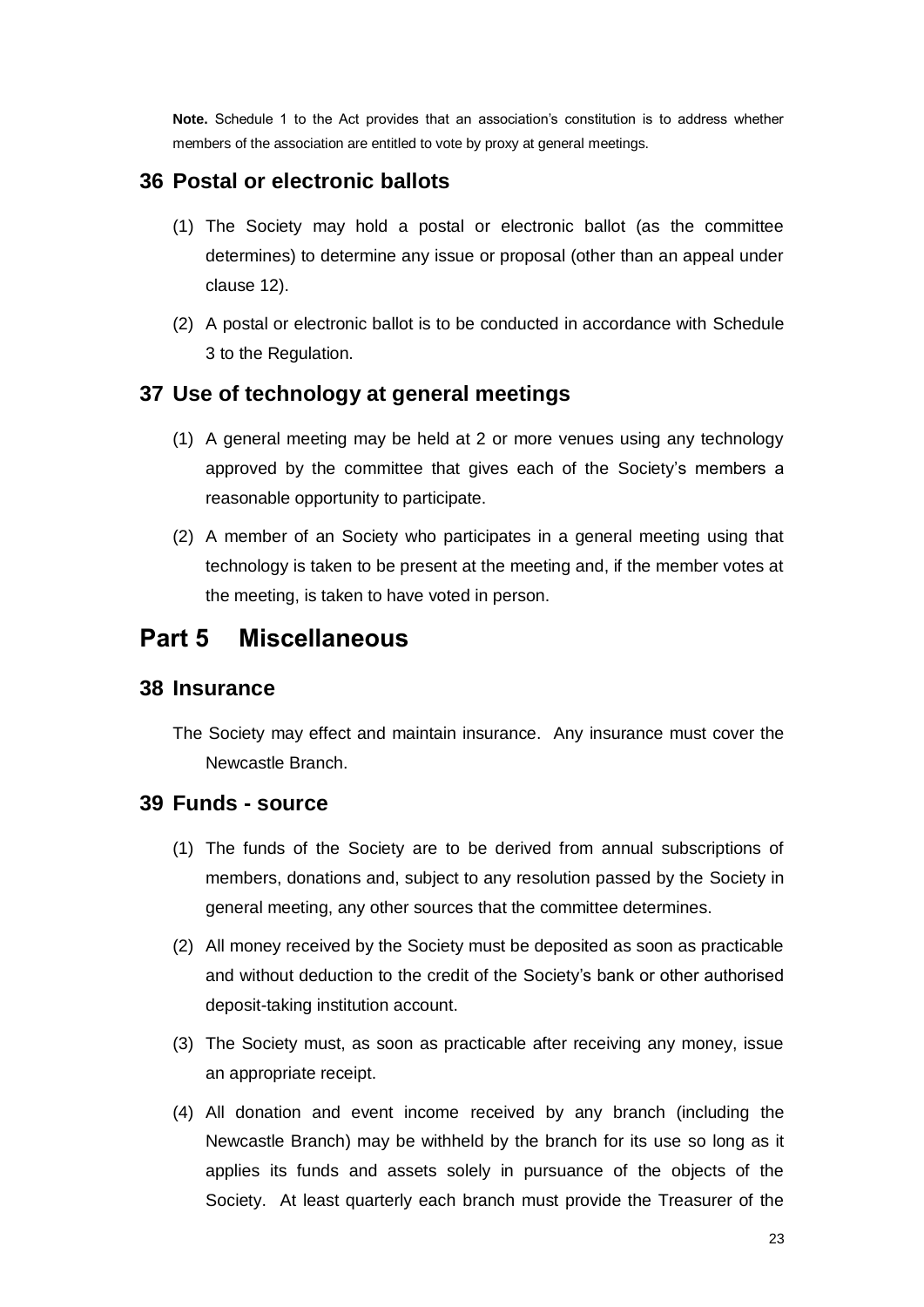Society with:

- (a) details of its receipts in the previous quarter (including information about whether the receipts relate to donations or event income); and
- (b) details of its expenditure in the previous quarter (including copies of all invoices paid in the previous quarter).

#### <span id="page-23-0"></span>**40 Funds - management**

- (1) Subject to any resolution passed by the Society in general meeting, the funds of the Society are to be used solely in pursuance of the objects of the Society in the manner that the committee determines.
- (2) All electronic funds transfers, cheques, drafts, bills of exchange, promissory notes and other negotiable instruments must be signed or authorised by 2 authorised signatories. The Committee must determine who are the authorised officers.

#### <span id="page-23-1"></span>**41 Society is non-profit**

Subject to the Act and the Regulation, the Society must apply its funds and assets solely in pursuance of the objects of the Society and must not conduct its affairs so as to provide a pecuniary gain for any of its members.

**Note.** Section 5 of the Act defines **pecuniary gain** for the purpose of this clause.

## <span id="page-23-2"></span>**42 Distribution of property on winding up of Society**

- (1) Subject to the Act and the Regulations, in a winding up of the Society, any surplus property of the Society is to be transferred to another organisation with similar objects and which is not carried on for the profit or gain of its individual members.
- (2) In this clause, a reference to the surplus property of an Society is a reference to that property of the Society remaining after satisfaction of the debts and liabilities of the Society and the costs, charges and expenses of the winding up of the Society.

**Note.** Section 65 of the Act provides for distribution of surplus property on the winding up of an association.

#### <span id="page-23-3"></span>**43 Change of name, objects and constitution**

An application for registration of a change in the Society's name, objects or constitution in accordance with section 10 of the Act is to be made by the public officer or a committee member.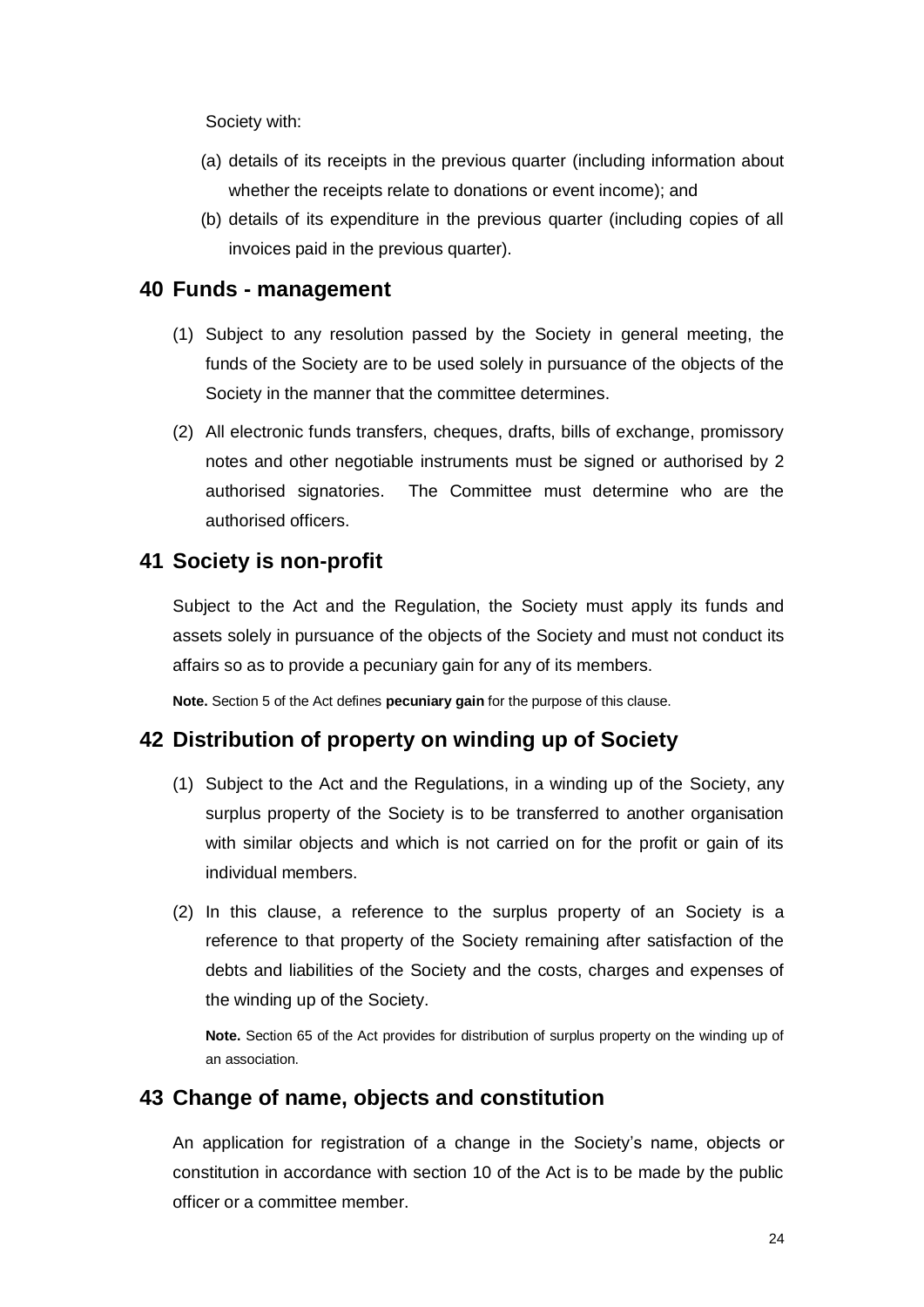## <span id="page-24-0"></span>**44 Custody of books etc**

Except as otherwise provided by this constitution, all records, books and other documents relating to the Society must be kept in New South Wales:

- (a) at the main premises of the Society, in the custody of the public officer or a member of the Society (as the committee determines), or
- (b) if the Society has no premises, at the Society's official address, in the custody of the public officer.

## <span id="page-24-1"></span>**45 Inspection of books etc**

- (1) The following documents must be open to inspection, free of charge, by a member of the Society at any reasonable hour:
	- (a) records, books and other financial documents of the Society,
	- (b) this constitution,
	- (c) minutes of all committee meetings and general meetings of the Society.
- (2) A member of the Society may obtain a copy of any of the documents referred to in subclause (1) on payment of a fee of not more than \$1 for each page copied.
- (3) Despite subclauses (1) and (2), the committee may refuse to permit a member of the Society to inspect or obtain a copy of records of the Society that relate to confidential, personal, employment, commercial or legal matters or where to do so may be prejudicial to the interests of the Society.

#### <span id="page-24-2"></span>**46 Service of notices**

- (1) For the purpose of this constitution, a notice may be served on or given to a person:
	- (a) by delivering it to the person personally, or
	- (b) by sending it by pre-paid post to the address of the person, or
	- (c) by sending it by facsimile transmission or some other form of electronic transmission to an address specified by the person for giving or serving the notice.
- (2) For the purpose of this constitution, a notice is taken, unless the contrary is proved, to have been given or served:
	- (a) in the case of a notice given or served personally, on the date on which it is received by the addressee, and